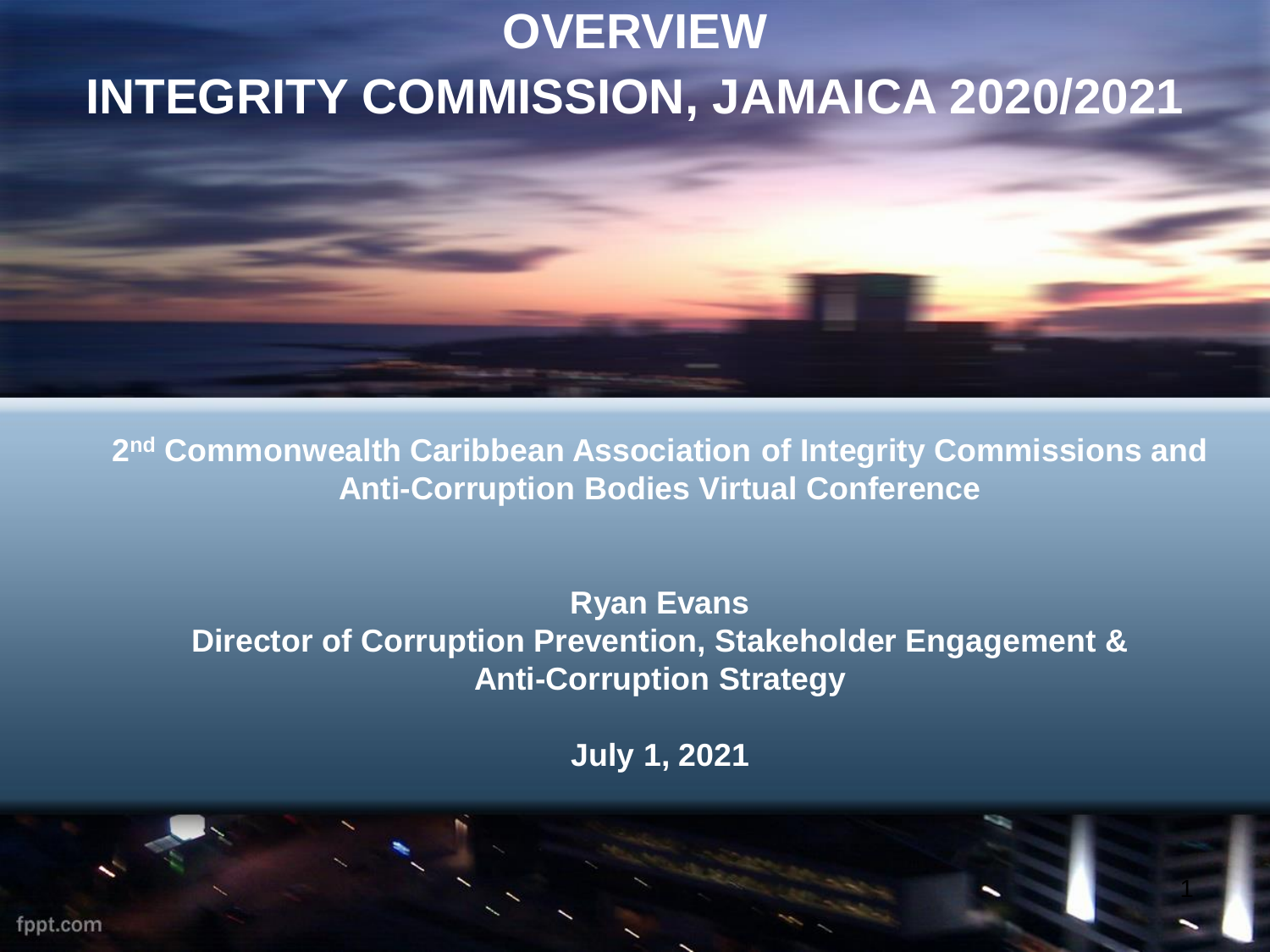# **STRUCTURE OF THE PRESENTATION**

- **Background – Integrity Commission of Jamaica**
- **Principal Objectives of the Integrity Commission**
- **Functions of the Integrity Commission**
- **Governance Structure of the Integrity Commission**
- **Mandate of the Executive Director, Director of Corruption Prevention, Director of Information and Complaints, Director of Investigation, Director of Corruption Prosecution**

- **Activities of the Commission**
- **Concluding Comments**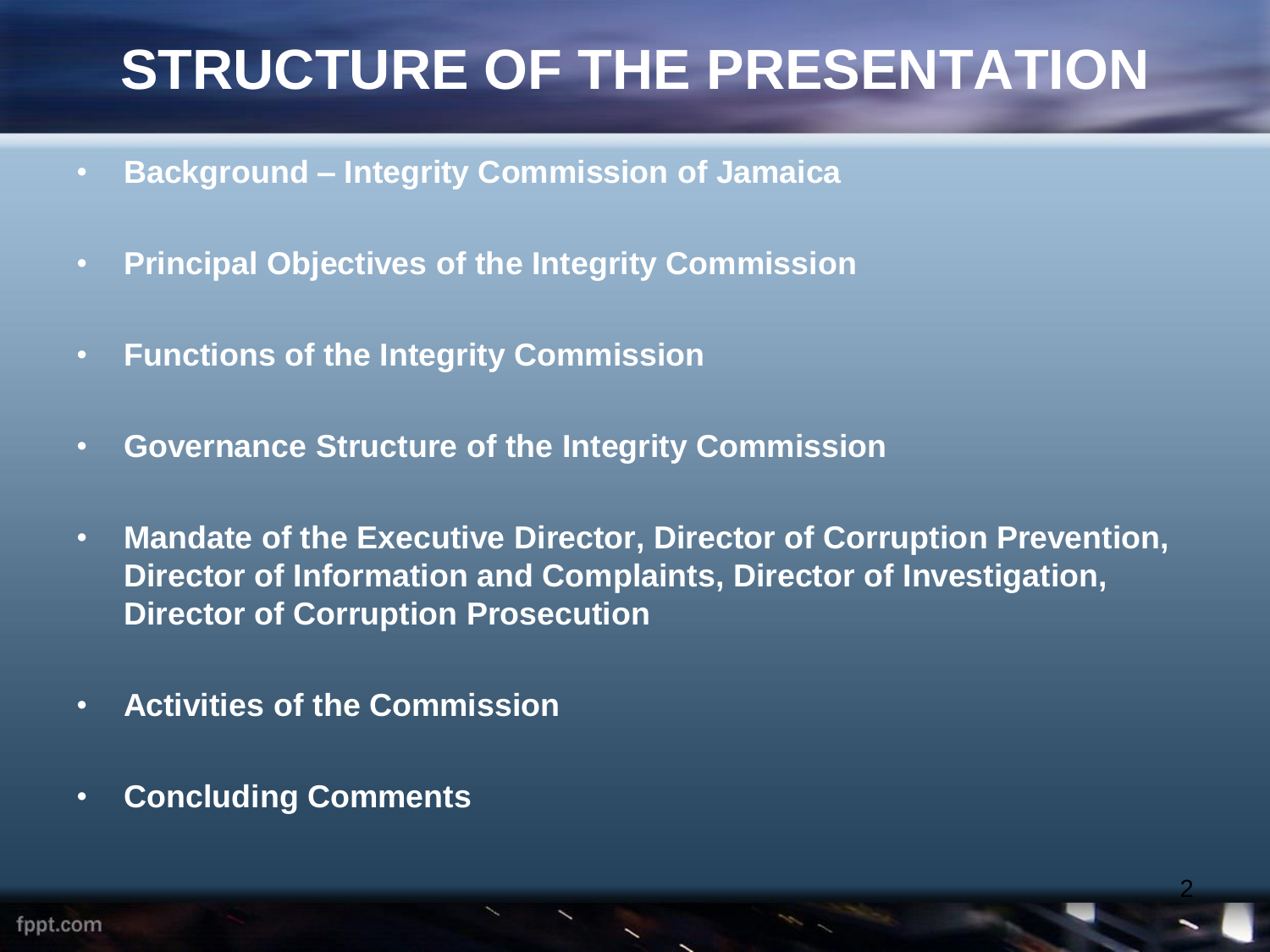### **THE EMERGENCE OF THE INTEGRITY COMMISSION**

#### • **BACKGROUND**

- **The Integrity Commission is a Commission of Parliament, which is governed by the INTEGRITY COMMISSION ACT, 2017**
- **It is an amalgamation of the following entities:**
- **the former OFFICE OF THE CONTRACTOR GENERAL, which had the primary responsibility of ensuring that Government procurement procedures and the issuance of Government licences and permits were free of impropriety and irregularity;**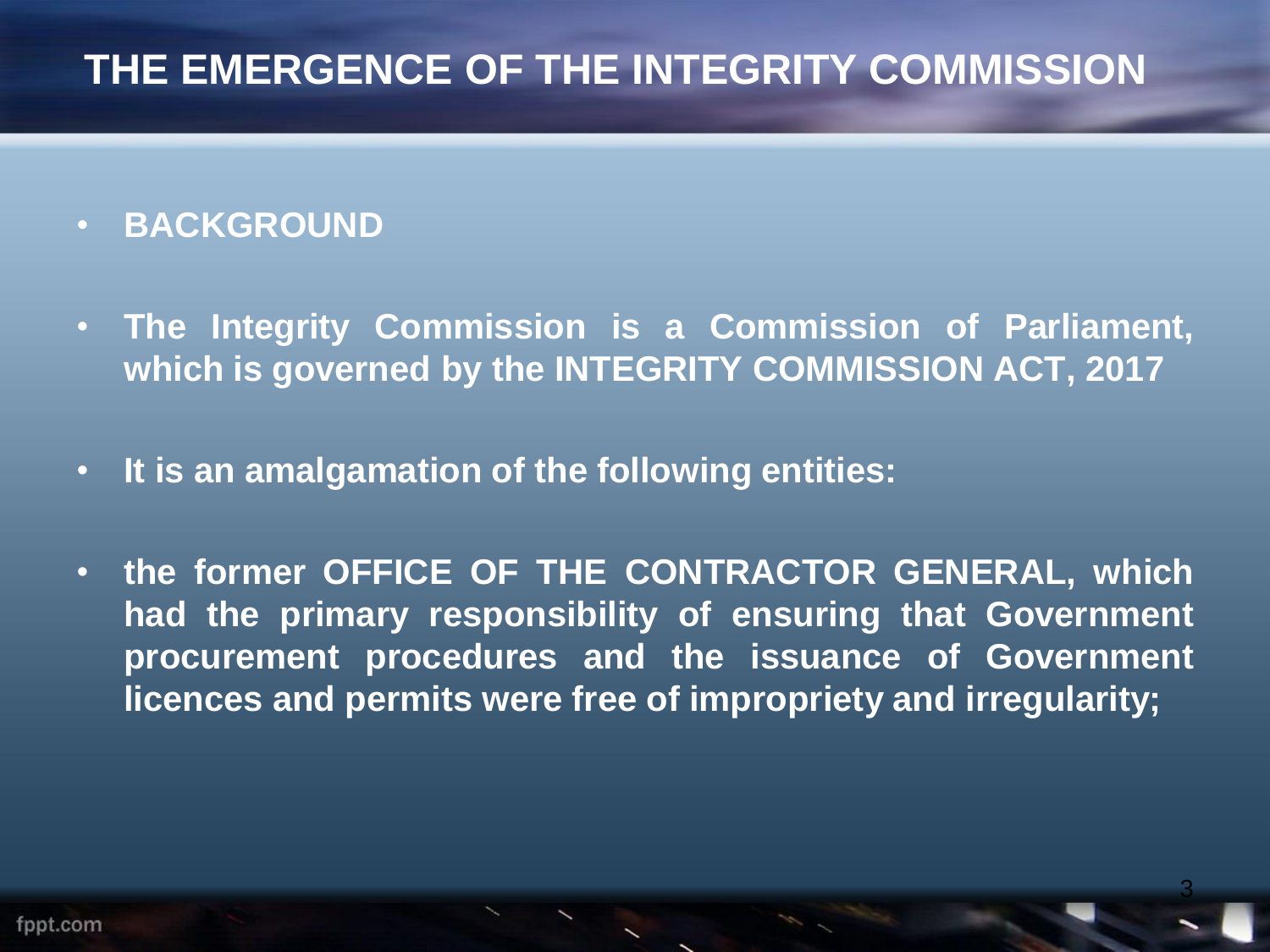#### **THE EMERGENCE OF THE INTEGRITY COMMISSION**

• **the former COMMISSION FOR THE PREVENTION OF CORRUPTION, to which, among other things, Public Officials were required to file their income, asset and liability statements annually; and**

• **the former INTEGRITY COMMISSION (PARLIAMENTARY), to which Parliamentarians were required to file their income, asset and liability statements annually.**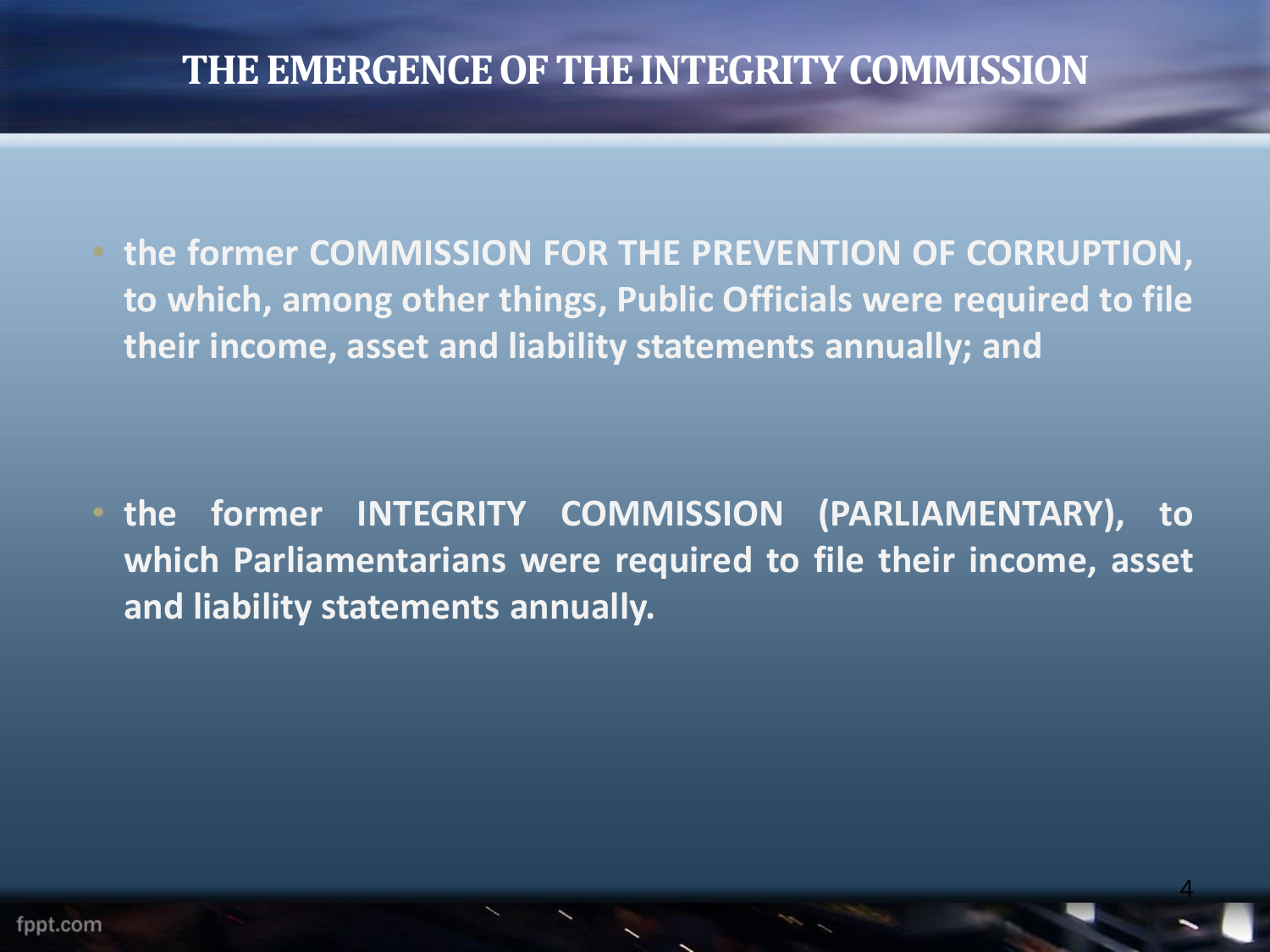#### **PRINCIPAL OBJECTIVES OF THE INTEGRITY COMMISSION**

#### • **S.3 OF THE INTEGRITY COMMISSION ACT, 2017**

- **Encourage and promote propriety and integrity** among persons exercising public functions in Jamaica.
- **Promote and strengthen measures for the prevention, detection, investigation and prosecution of acts of corruption.**
- **Ensure that government contracts are awarded, varied, renewed or terminated impartially**, on merit and in a financially prudent manner.
- **Enhance public confidence** that acts of corruption and impropriety will be investigated and dealt with in a manner which achieves transparency, accountability and fairness.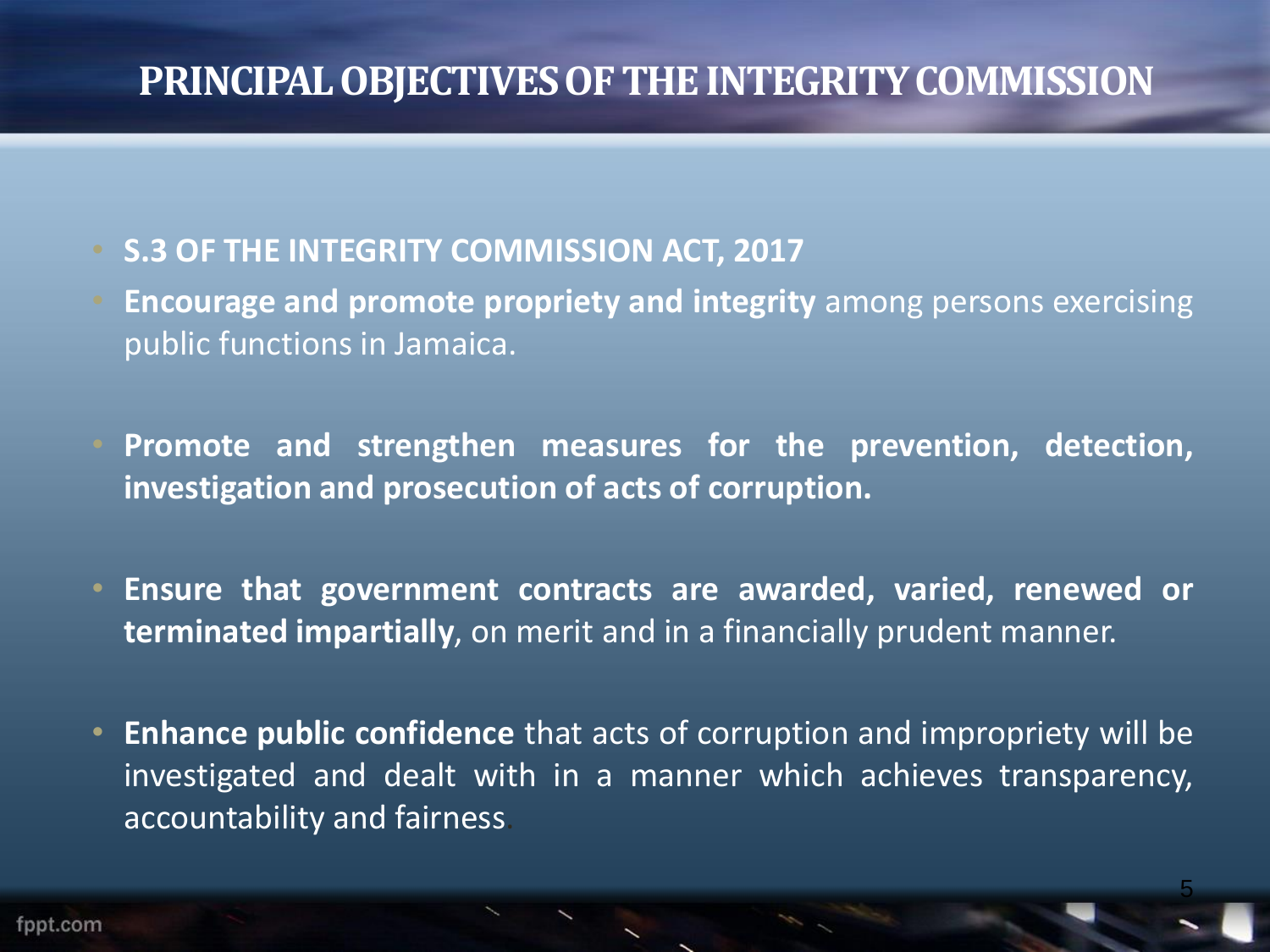• **FUNCTIONS ARE OUTLINED AS PER S.6 OF THE INTEGRITY COMMISSION ACT, 2017:**

- •(a) **Investigate alleged or suspected acts of corruption** and instances of non-compliance with the provisions of this Act;
- •(b) **Prosecute acts of corruption** and offences committed under this Act;

• •(c) **Take necessary and effective measures for the prevention and detection of corruption** within public bodies;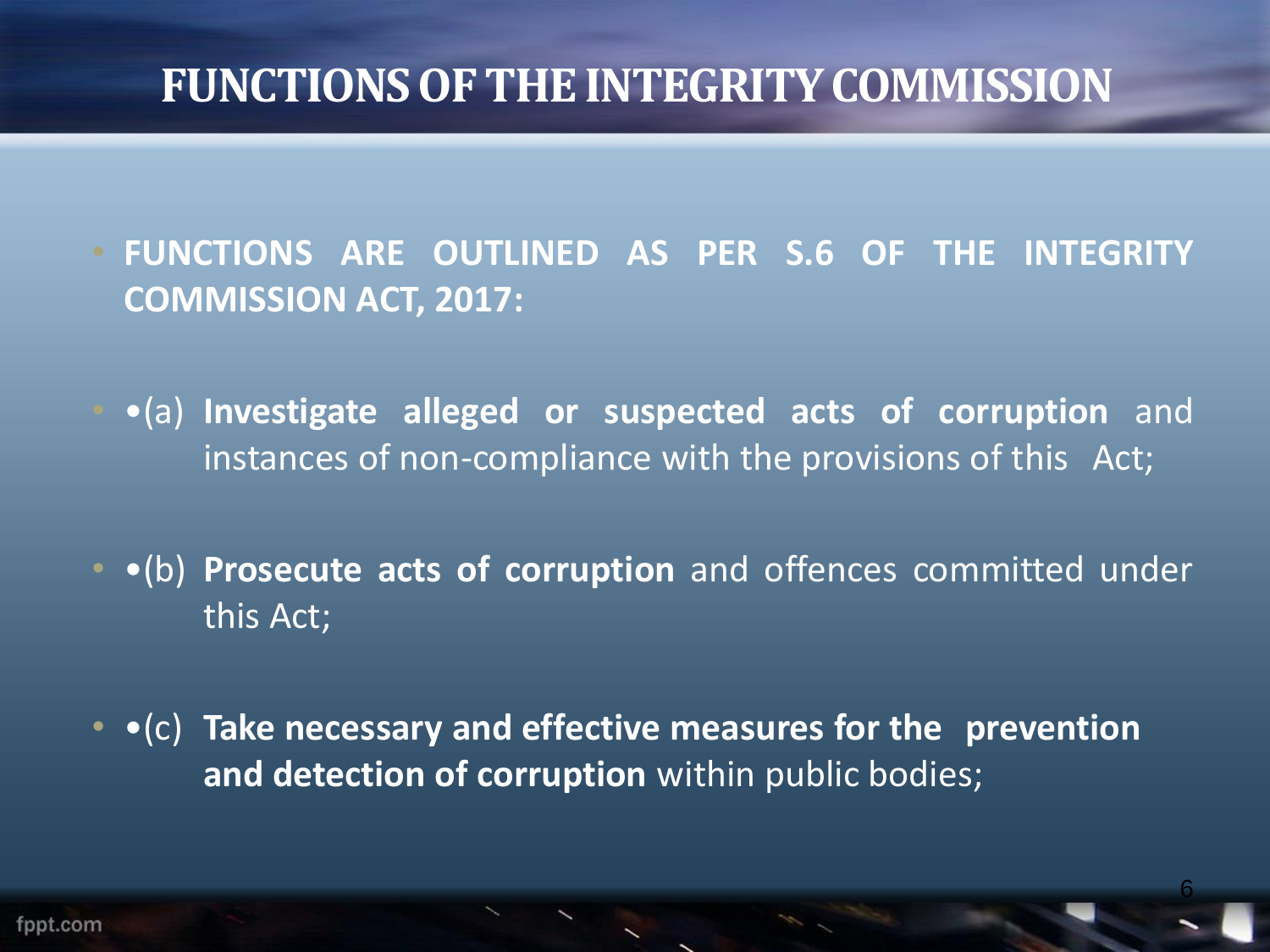- **(d) Examine the practices and procedures of public bodies and make recommendations, in relation to the revision of those practices and procedures, which in the opinion of the Commission may reduce the likelihood or the occurrence of acts of corruption;**
- **(e) Receive complaints in relation to alleged or suspected acts of corruption and non-compliance with the provisions of this Act;**
- **(f) Monitor and where necessary investigate the award, implementation and termination of government contracts;**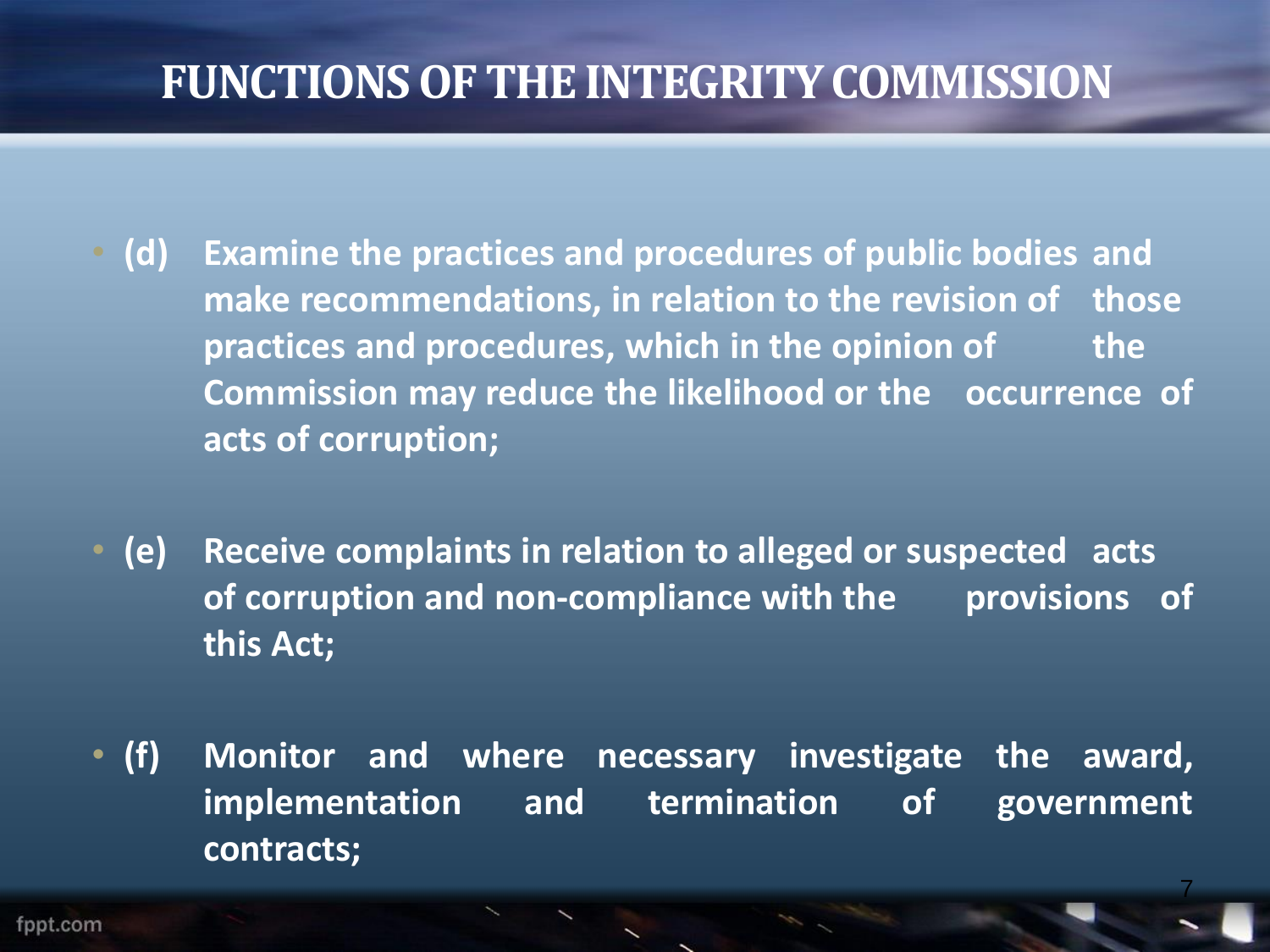- **(g) Prepare codes of conduct and other advisory material relating to corruption and guide public bodies in respect of matters within the purview of this Act;**
- **(h) Monitor current legislative and administrative practices in the fight against corruption;**
- **(i) Advise the Minister on the adoption of international best practices relating to the prevention of corruption;**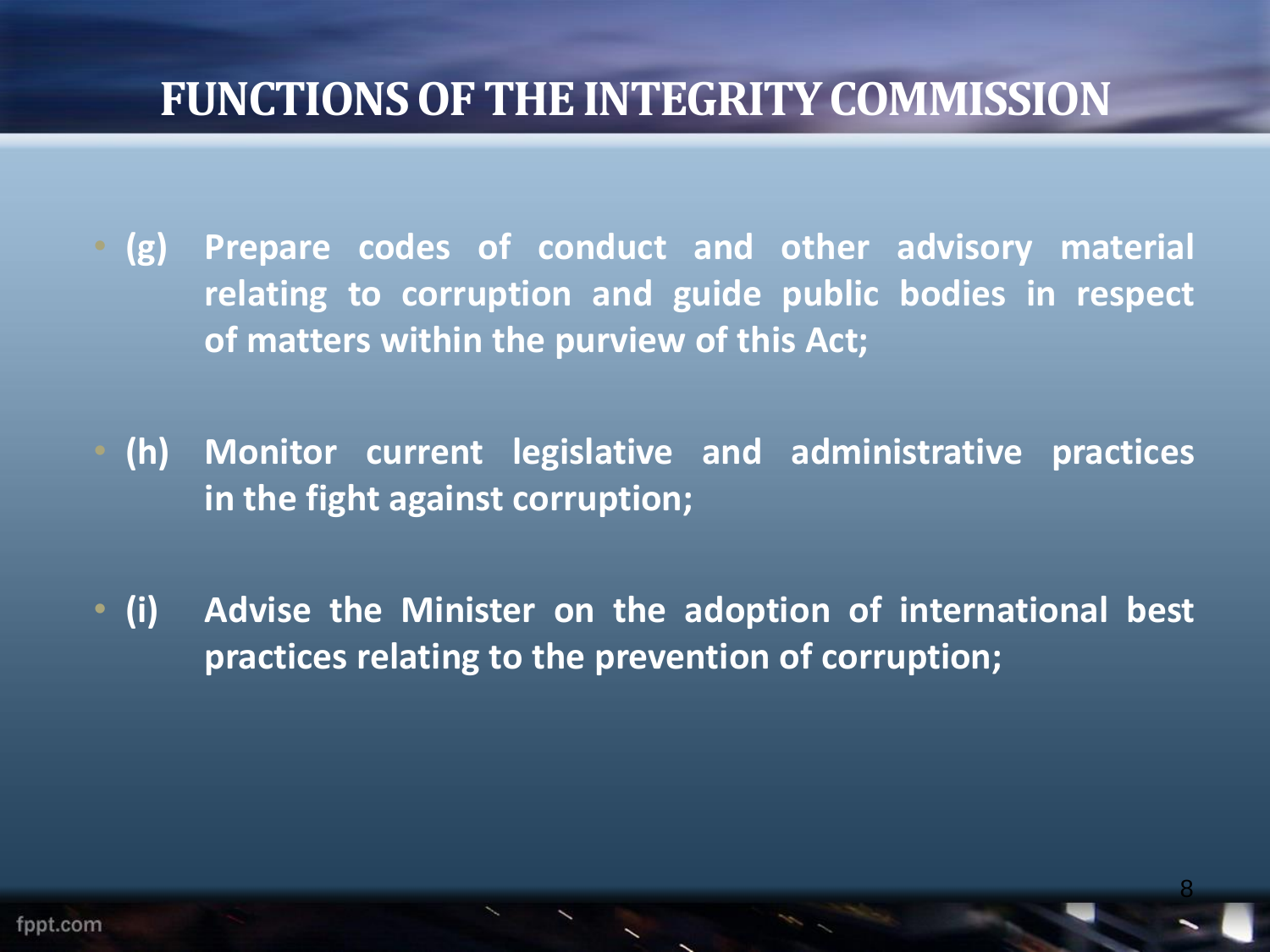- **(j) Co-ordinate the implementation of an anti-corruption strategy;**
- **(k) Collaborate or co-operate with other persons or bodies, whether in Jamaica or outside of Jamaica, duly authorized to prevent, combat and investigate acts of corruption, so as to implement an integrated approach to the eradication of corruption;**
- **l) Advise the Minister on such legislative reform as the Commission considers necessary to reduce the likelihood or the occurrence of acts of corruption;**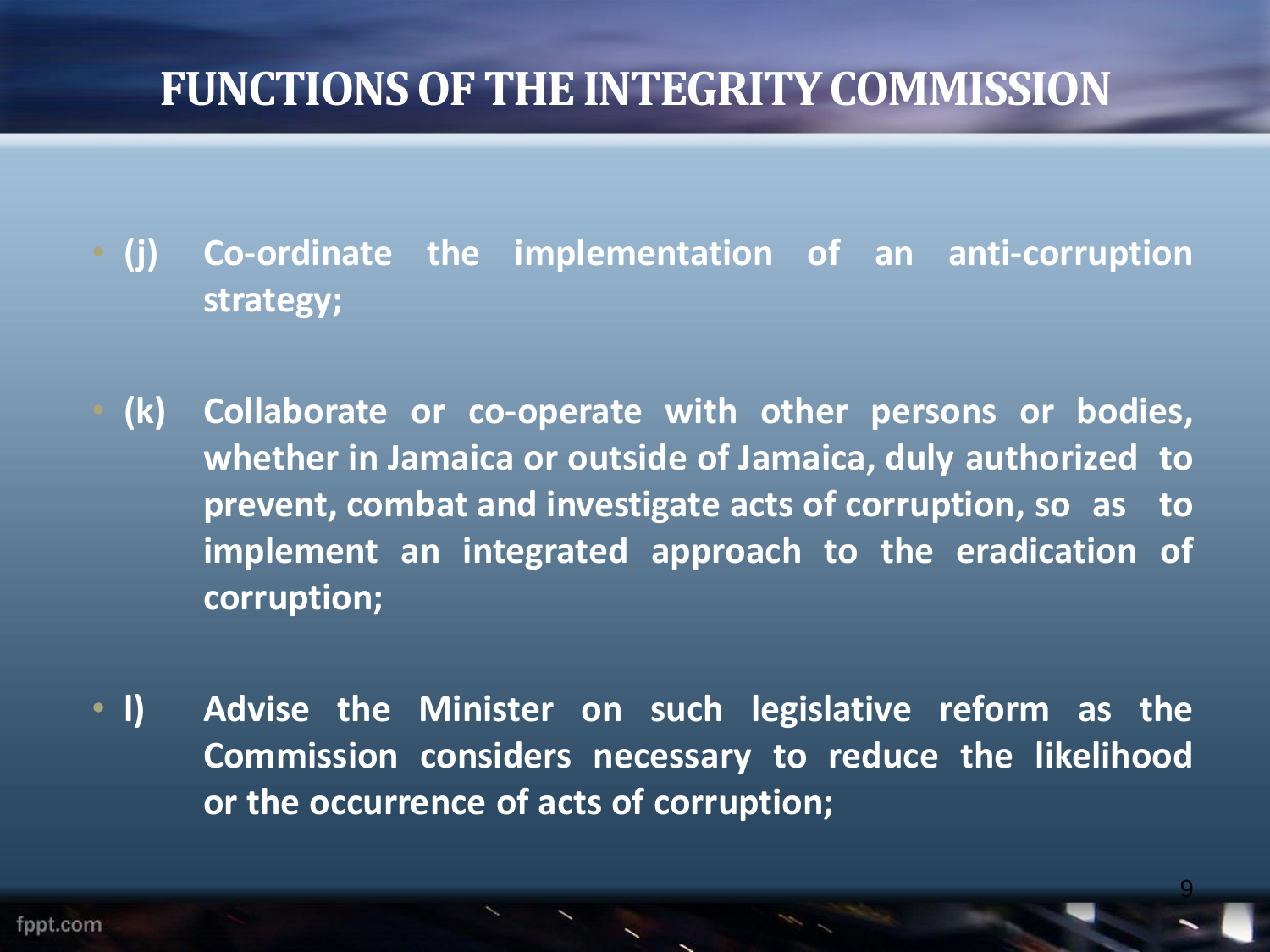- (m) Compile and **publish statistics** relating to the investigation, prosecution and conviction of offences relating to acts of corruption;
- (n) **Determine the extent of financial loss** and such other losses to public bodies, private individuals and organizations, including losses sustained by the private sector, as a result of acts of corruption; and
- (o) **Adopt and strengthen mechanisms for educating the public i**n matters relating to corruption.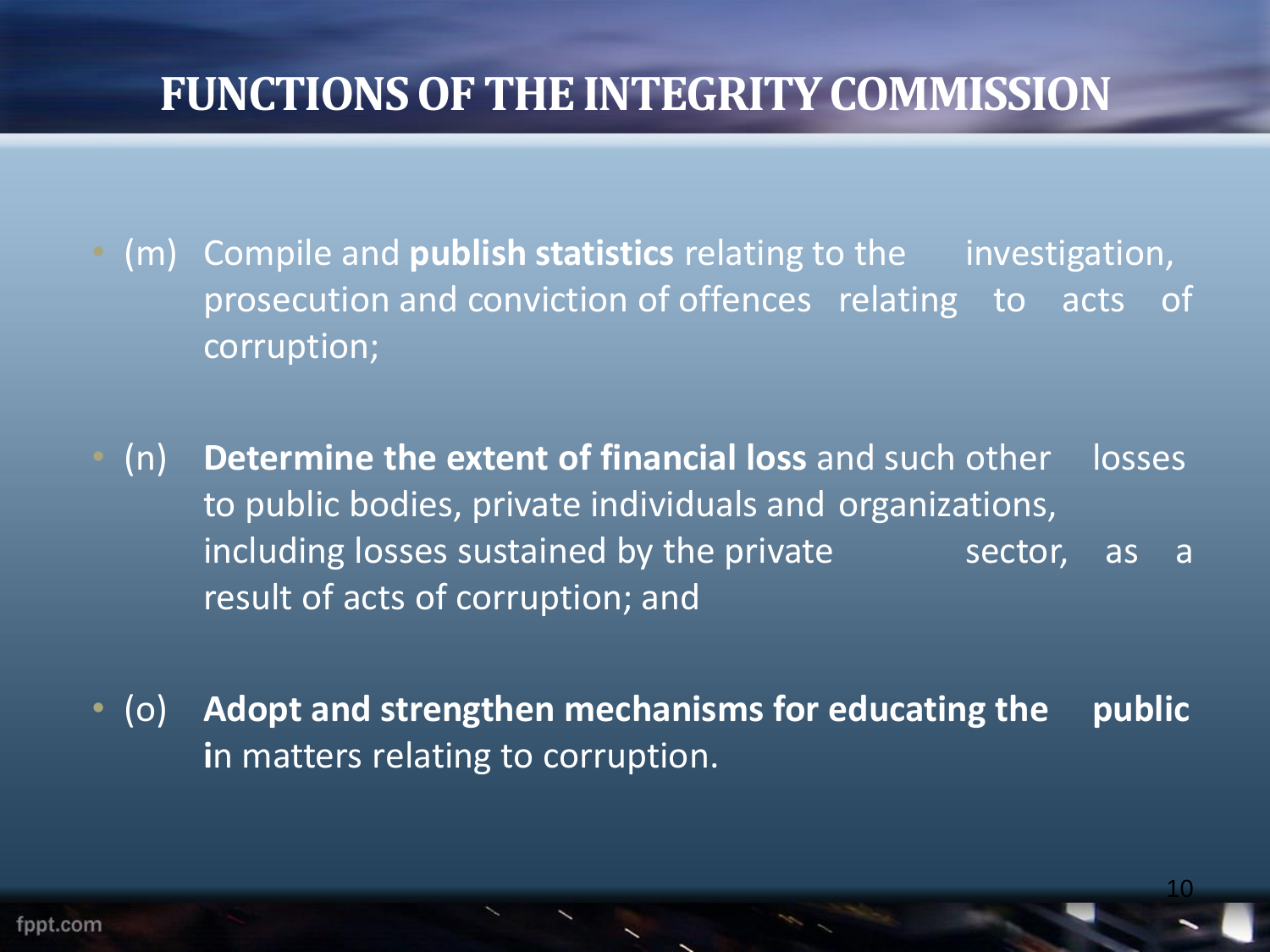# **GOVERNANCE OF THE COMMISSION**

• **BIPARTISAN INTEGRITY COMMISSION OVERSIGHT COMMITTEE.**

• **A unique governance feature of the Commission is the oversight that the Parliament of Jamaica has of the Commission by virtue of Standing Order 73D which outlines the duties of the BIPARTISAN INTEGRITY COMMISSION OVERSIGHT COMMITTEE.**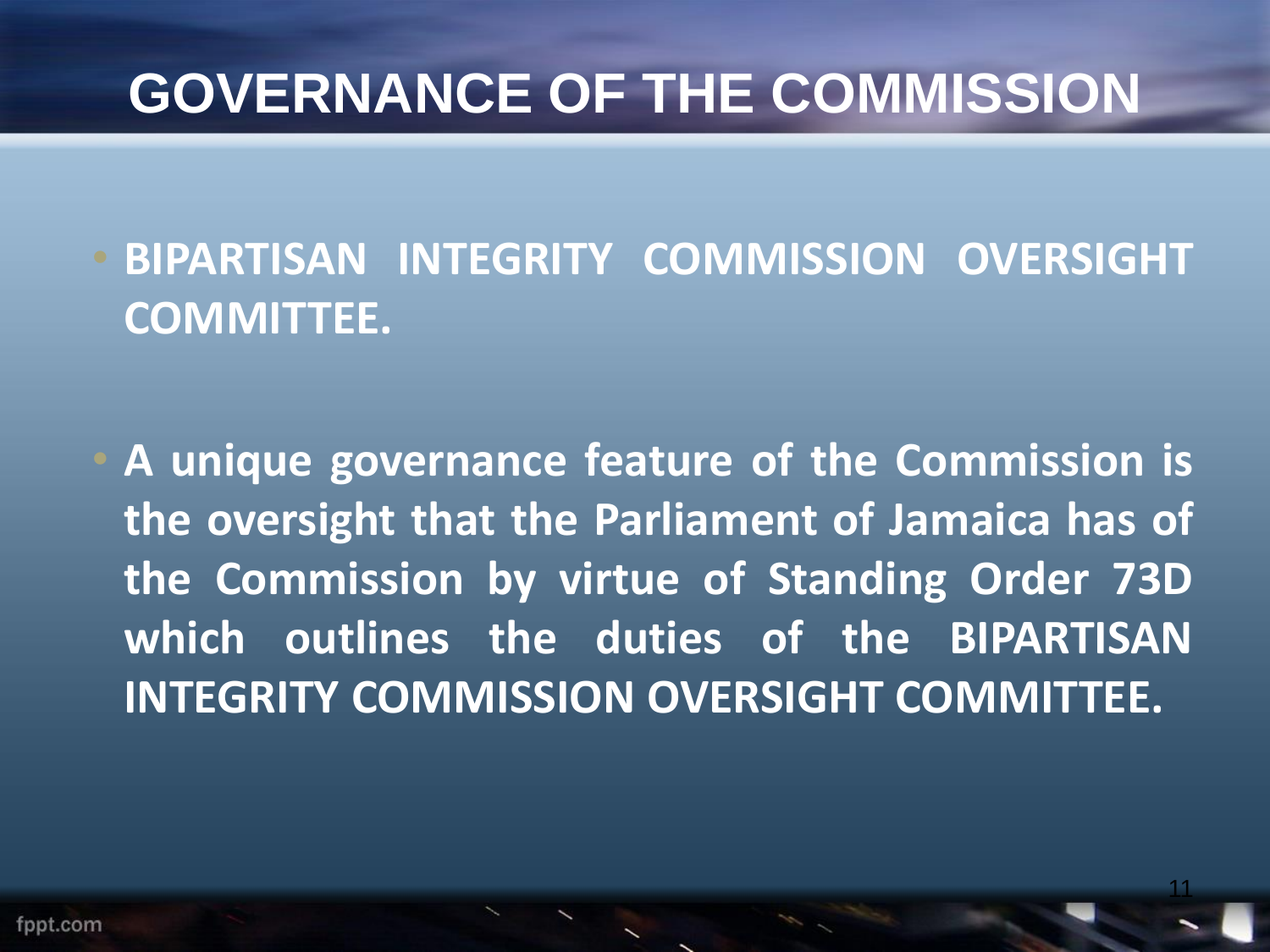# **GOVERNANCE OF THE COMMISSION**

- **STANDING ORDER 73D STATES THAT THE INTEGRITY COMMISSION OVERSIGHT COMMITTEE shall,** *inter alia***:**
- **Monitor and review the performance of the functions of the Commission;**
- **Report to Parliament on any matter relating to the performance of the functions;**
- **Review the annual report and any other report of the Commission and submit recommendations to both Houses;**
- **Assess the effectiveness of the Commission and the appropriateness of its procedures**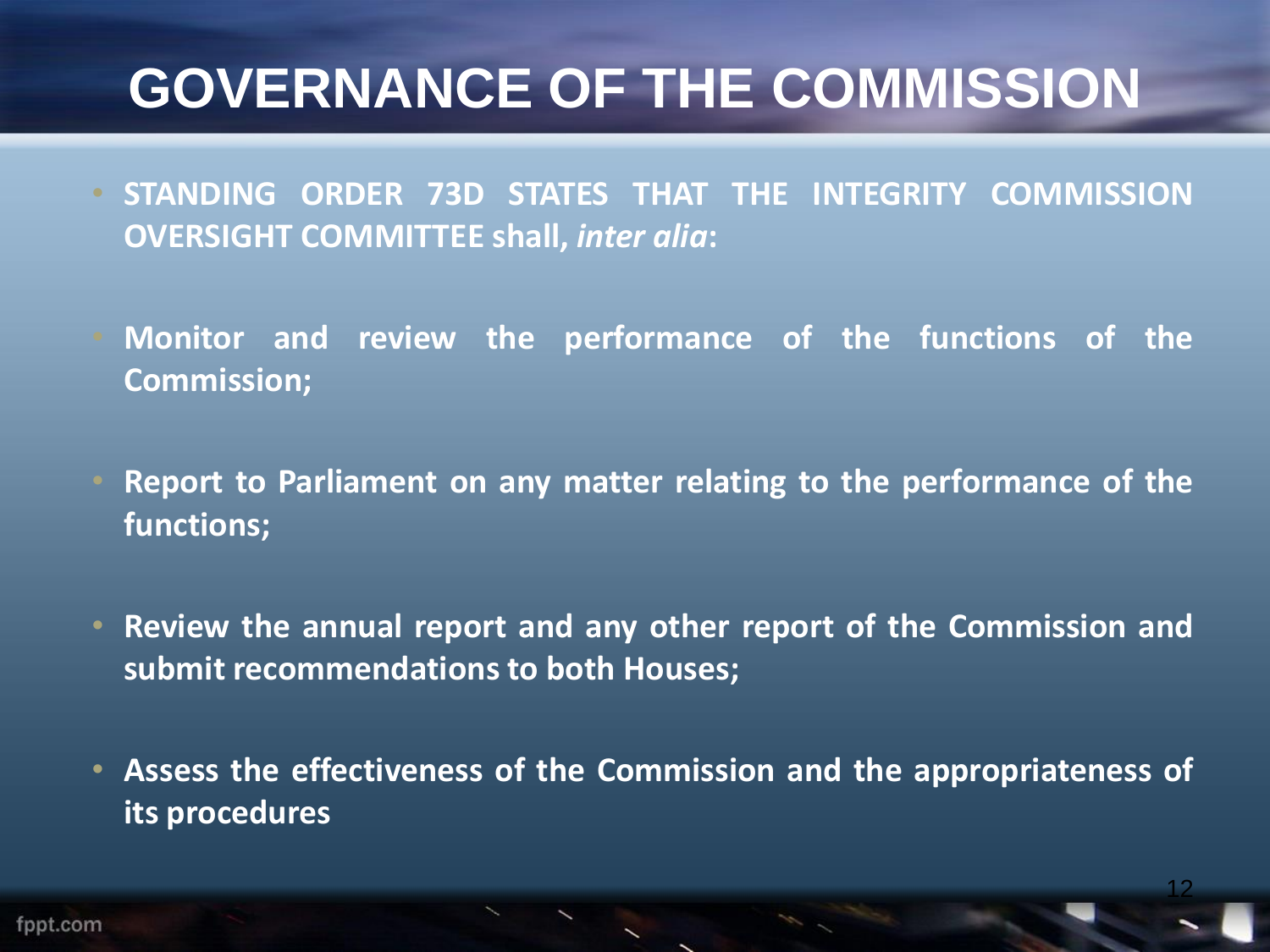### **STRUCTURE OF THE INTEGRITY COMMISSION**

#### • **BIPARTISAN INTEGRITY COMMISSION OVERSIGHT PARLIAMENTARY COMMITTEE**



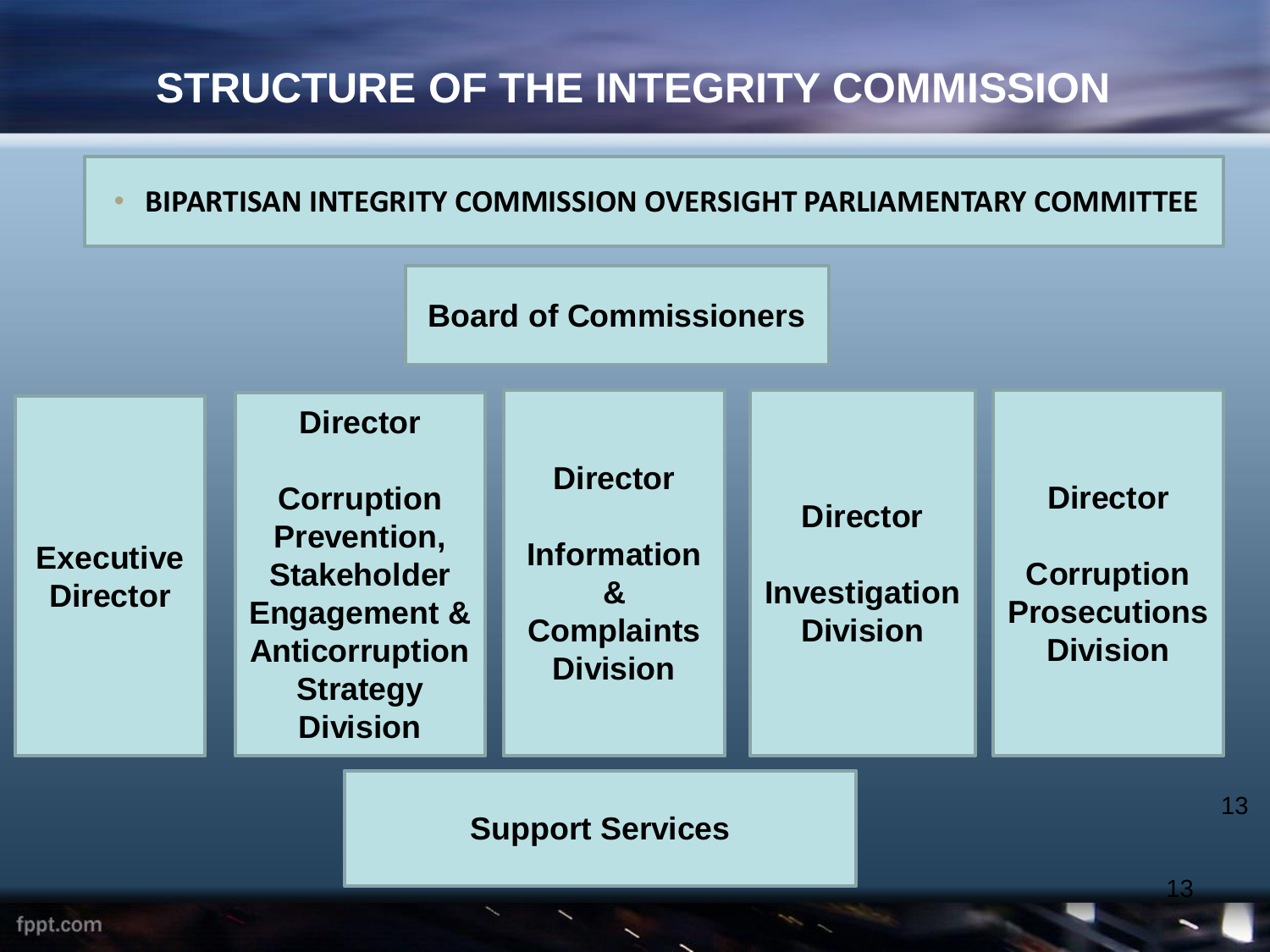### **GOVERNANCE OF THE INTEGRITY COMMISSION BOARD OF COMMISSIONERS**

• **The Hon. Mr. Justice (Ret'd) Seymour Panton, OJ, CD (Chairman);** 

- **Mrs. Pamela Monroe Ellis, FCCA, CA;**
- **Mr. Eric Crawford, CD;**
- **The Hon. Justice (Ret'd) Lloyd Hibbert, CD;**
- **Mr. H. Wayne Powell, OD, JP**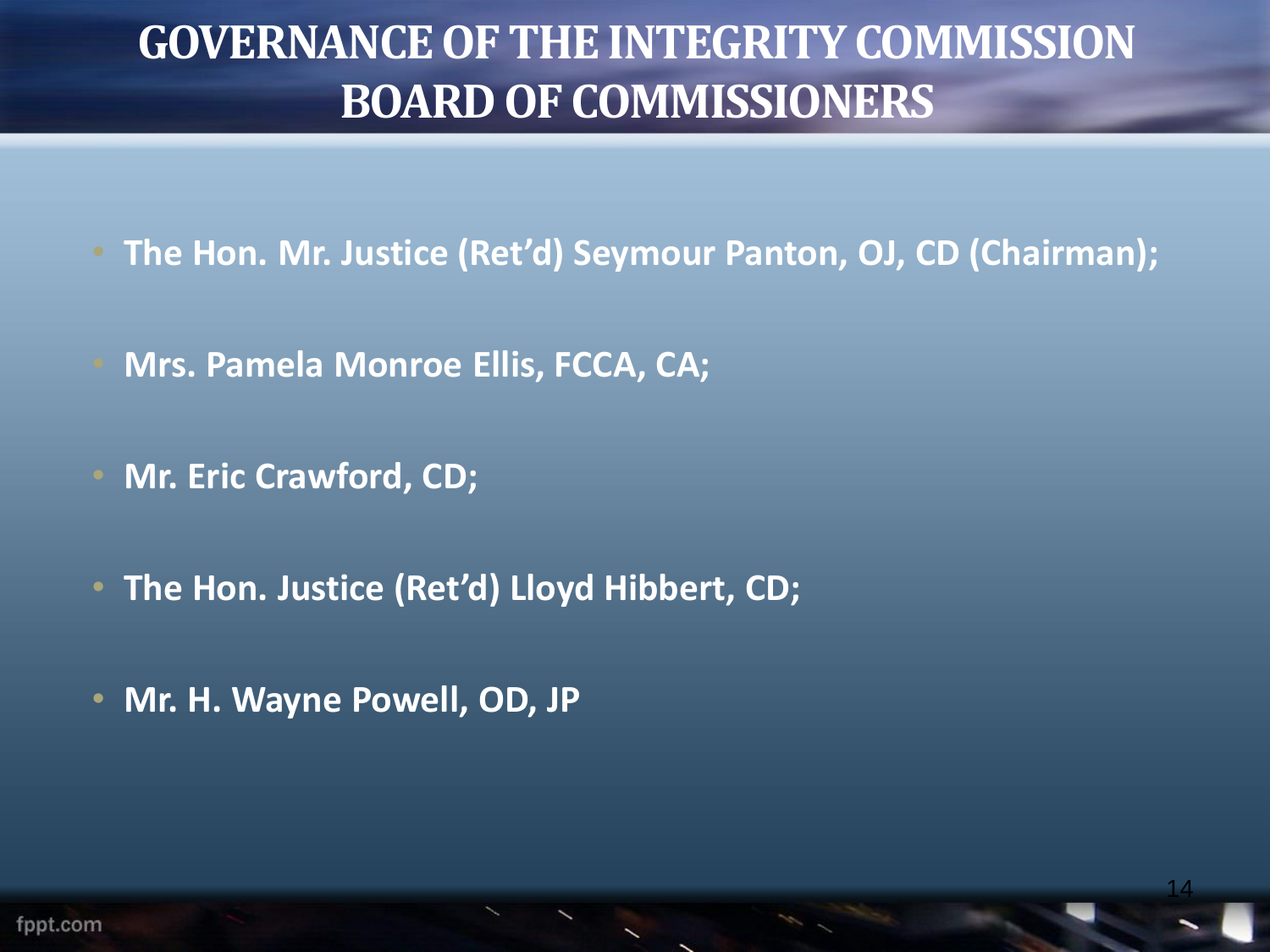# **EXECUTIVE DIRECTOR**

#### • **MANDATE**

- **(a) Responsible for the day to day management of the affairs of the Commission other than those functions that are specifically assigned under the Act to a Director;**
- **(b) Responsible for coordinating the functions of the Commission;**
- **(c) Other specified functions as are listed in section 29 of the IC Act**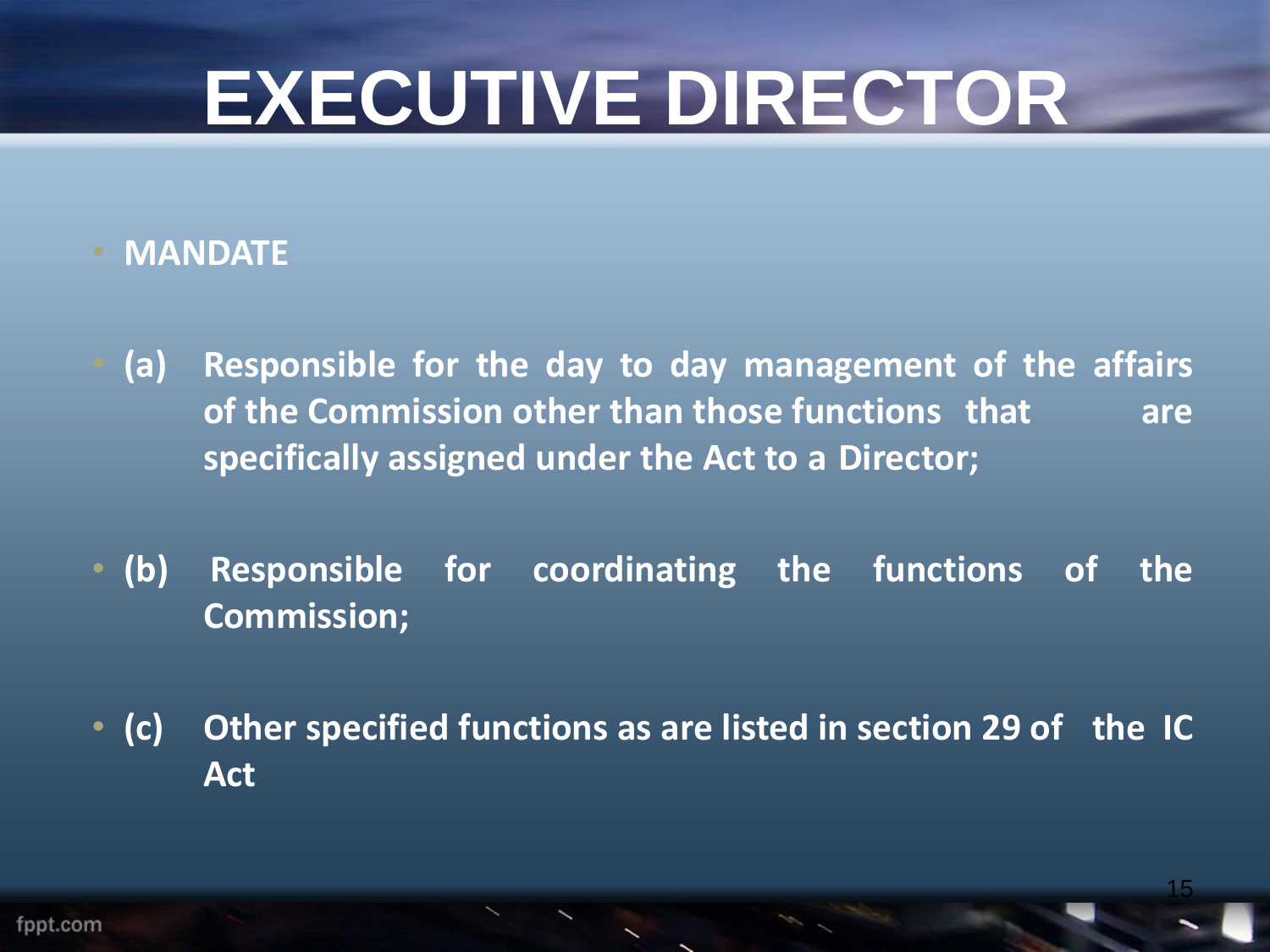• **MANDATE**

- Guided by **SECTION 6 OF THE INTEGRITY COMMISSION ACT, 2017** the Division is tasked to:
- **Examine the practices and procedures of public bodies** and make recommendations in relation to the revision of those practices and procedures which in the opinion of the Commission may reduce the likelihood or the occurrence of acts of corruption;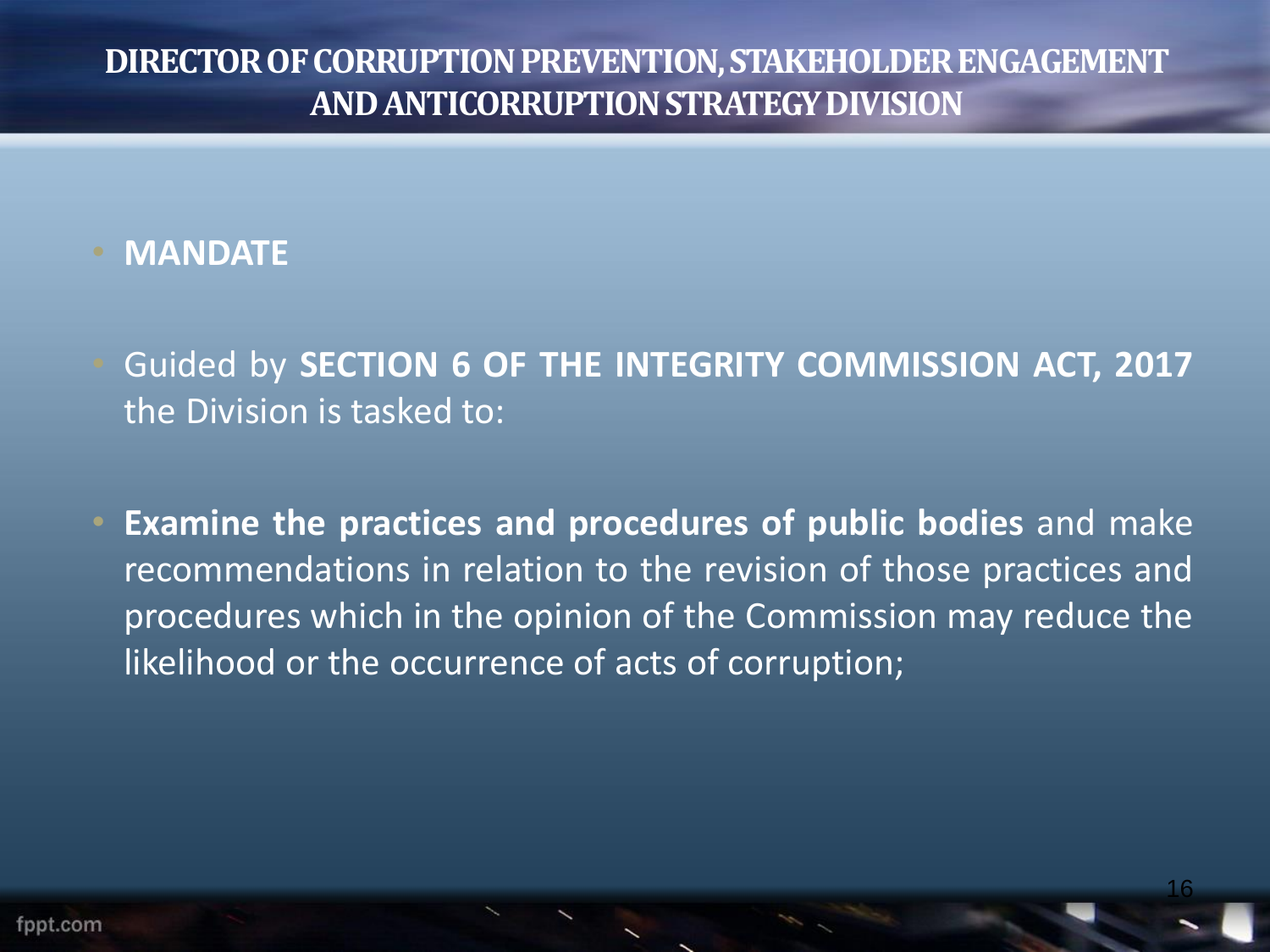• **MANDATE**

- **Prepare codes of conduct and other advisory material relating to corruption and guide public bodies in respect of matters within the purview of the Act;**
- **Monitor current legislative and administrative practices in the fight against corruption;**
- **Advise the Minister on the adoption of international best practices relating to the prevention of corruption;**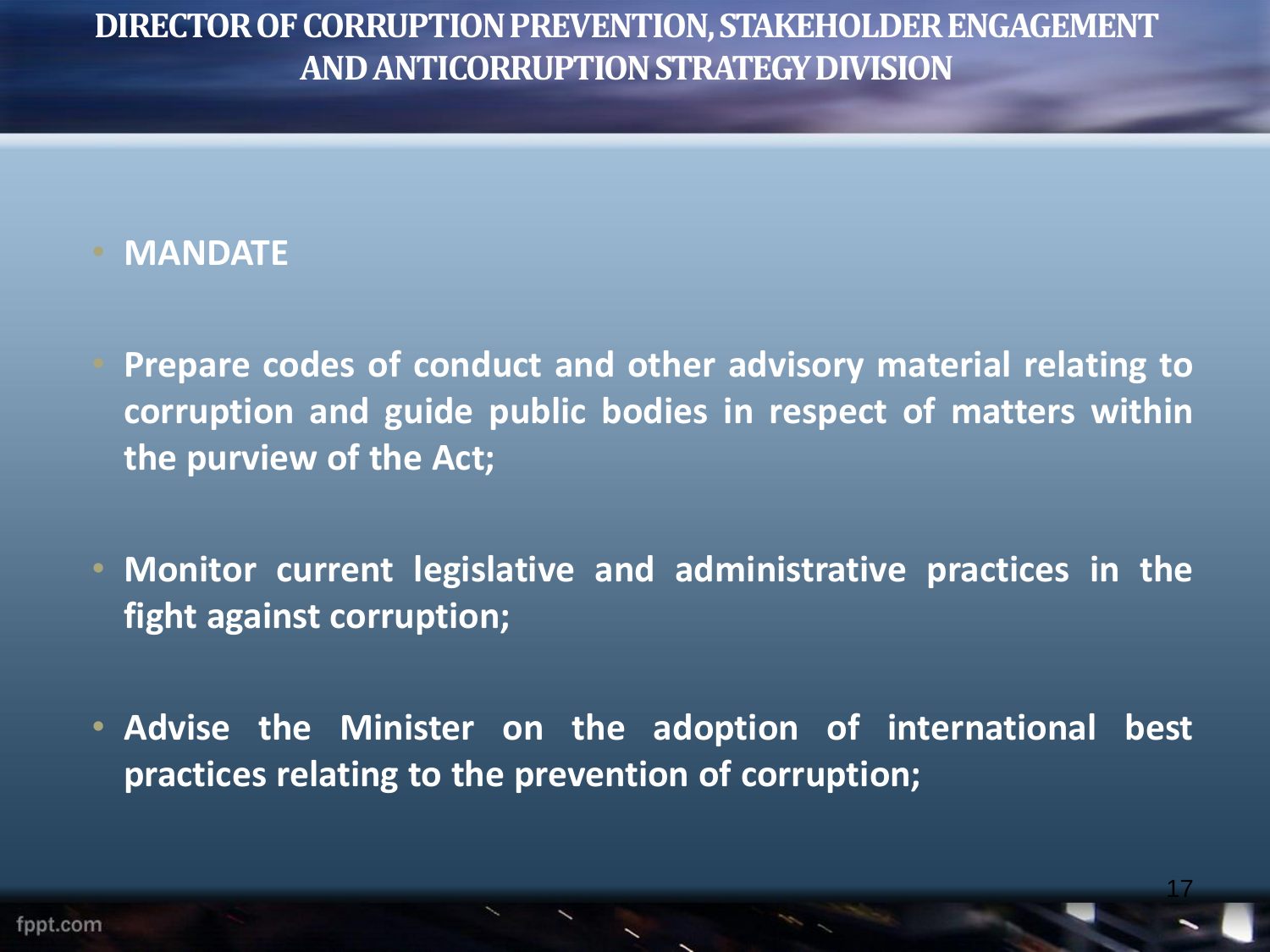#### • **MANDATE**

- **Coordinate the implementation of an anti-corruption strategy;**
- **Collaborate or cooperate with other persons or bodies whether in Jamaica or outside of Jamaica duly authorized to prevent combat and investigate acts of corruption so as to implement an integrated approach to the eradication of corruption**
- **Advise the Minister on such legislative reform as the Commission considers necessary to reduce the likelihood or the occurrence of acts of corruption;**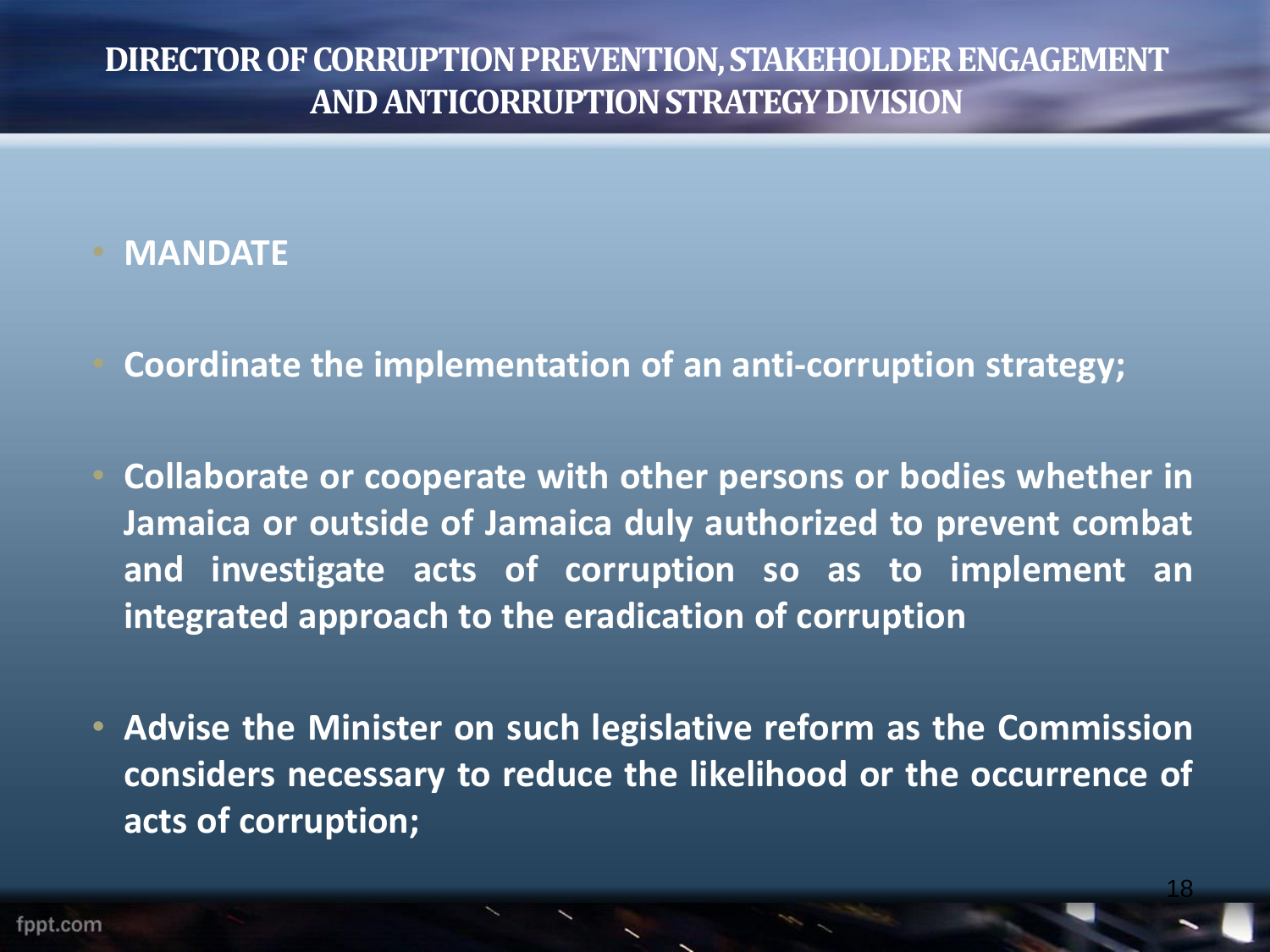#### • **MANDATE**

- **Compile and publish statistics relating to the investigation, prosecution and conviction of offences relating to acts of corruption;**
- **Determine the extent of financial loss and such other losses to public bodies, private individuals and organizations, including loses sustained by the private sector as a result of acts of corruption; and,**
- **Adopt and strengthen mechanisms for educating the public in matters relating to corruption**.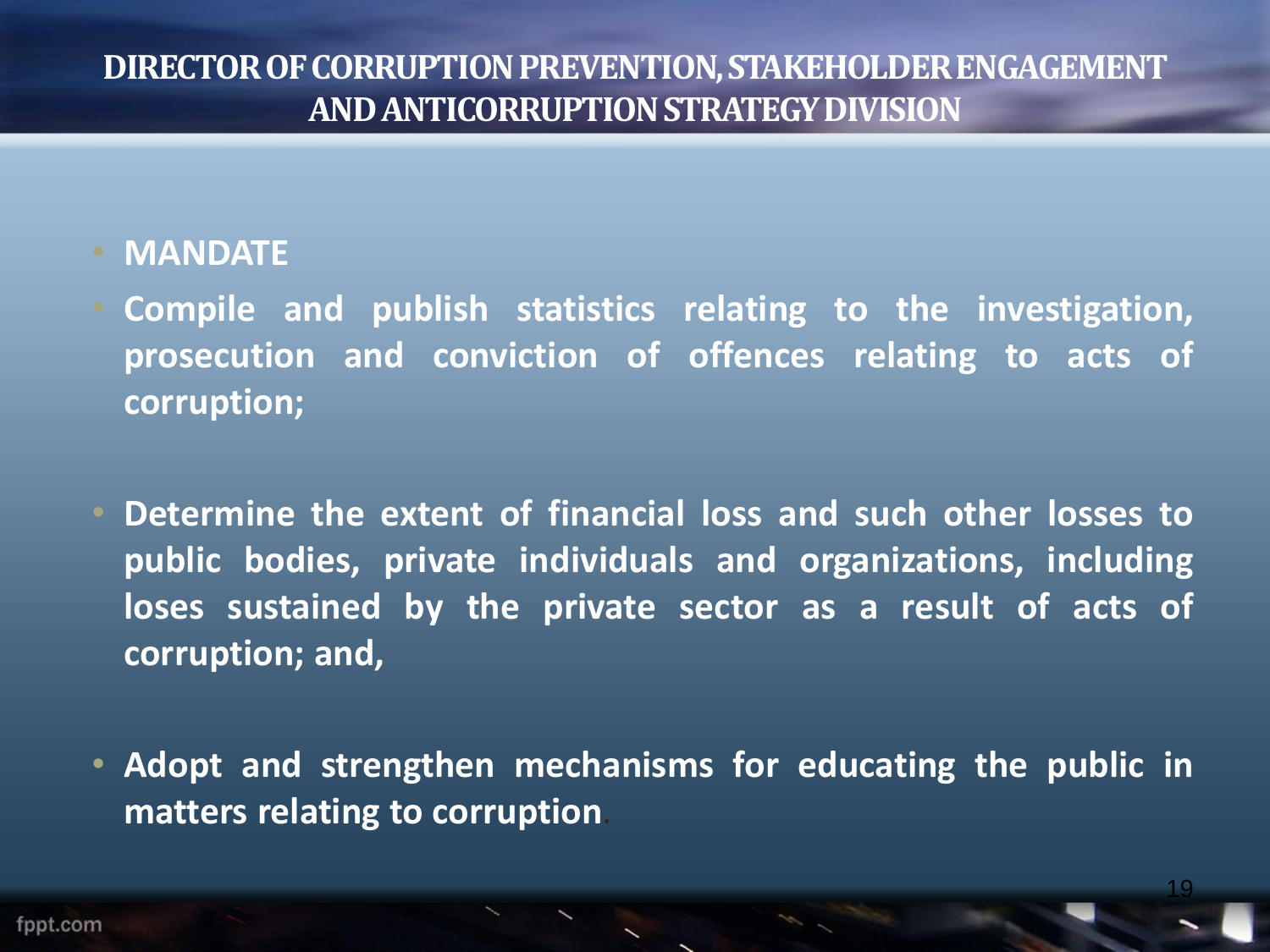### **DIRECTOR OF INFORMATION & COMPLAINTS**

- **MANDATE**
- **(a) Receive, keep on record and examine all statutory declarations filed with the Commission;**
- **(b) Make such enquiries as he considers necessary in order to certify or determine the accuracy of a statutory declaration; and**
- **(c) Receive and keep proper records of any complaint or information or notification in relation to allegations of corruption amongst other things.**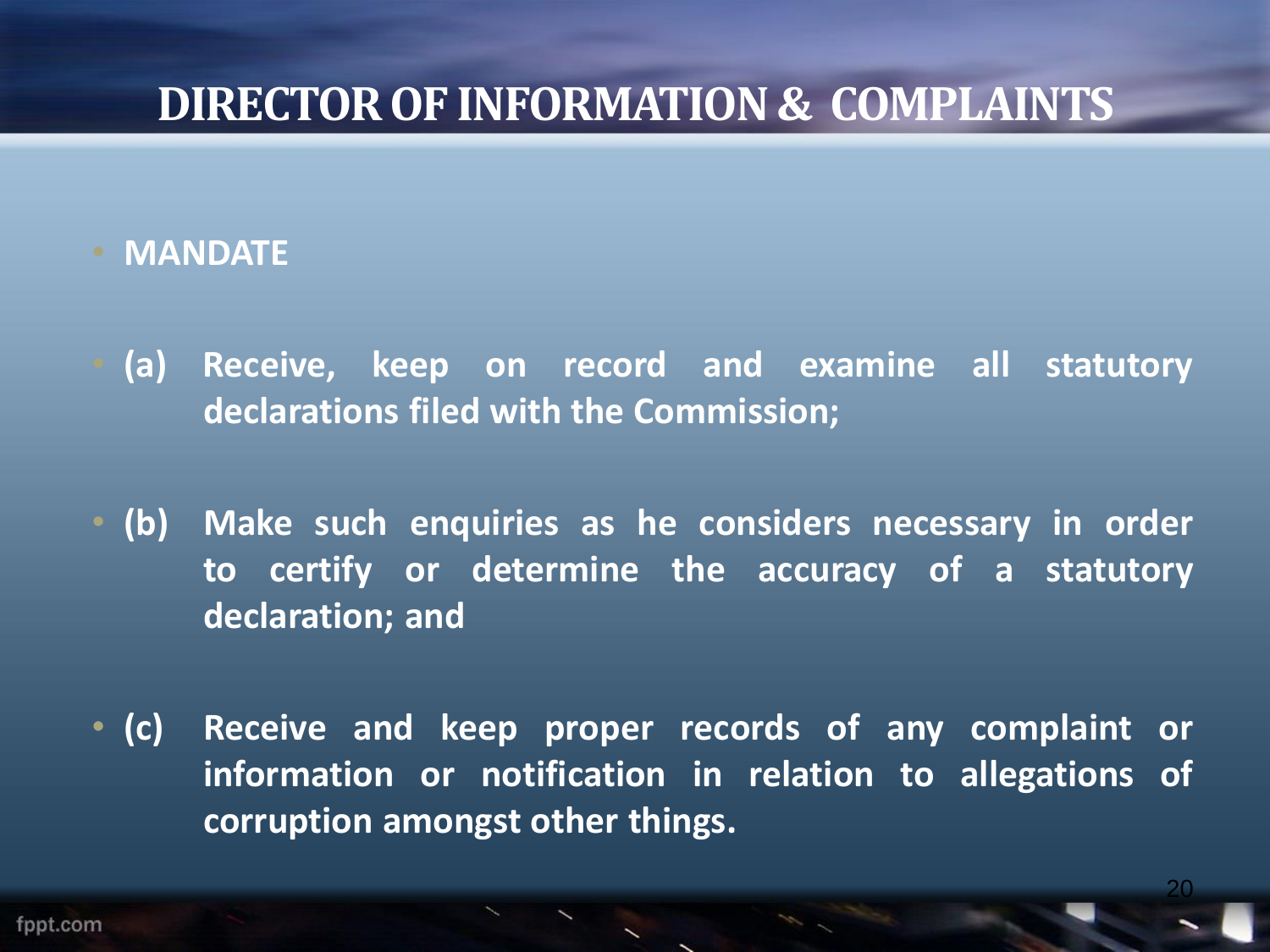### **DIRECTOR OF INVESTIGATION**

#### • **MANDATE**

- **(a) To investigate any allegation that involves or may involve an act of corruption and non-compliance with the ICA**
- **(b) Conduct of investigation in relation to government contracts and prescribed licenses**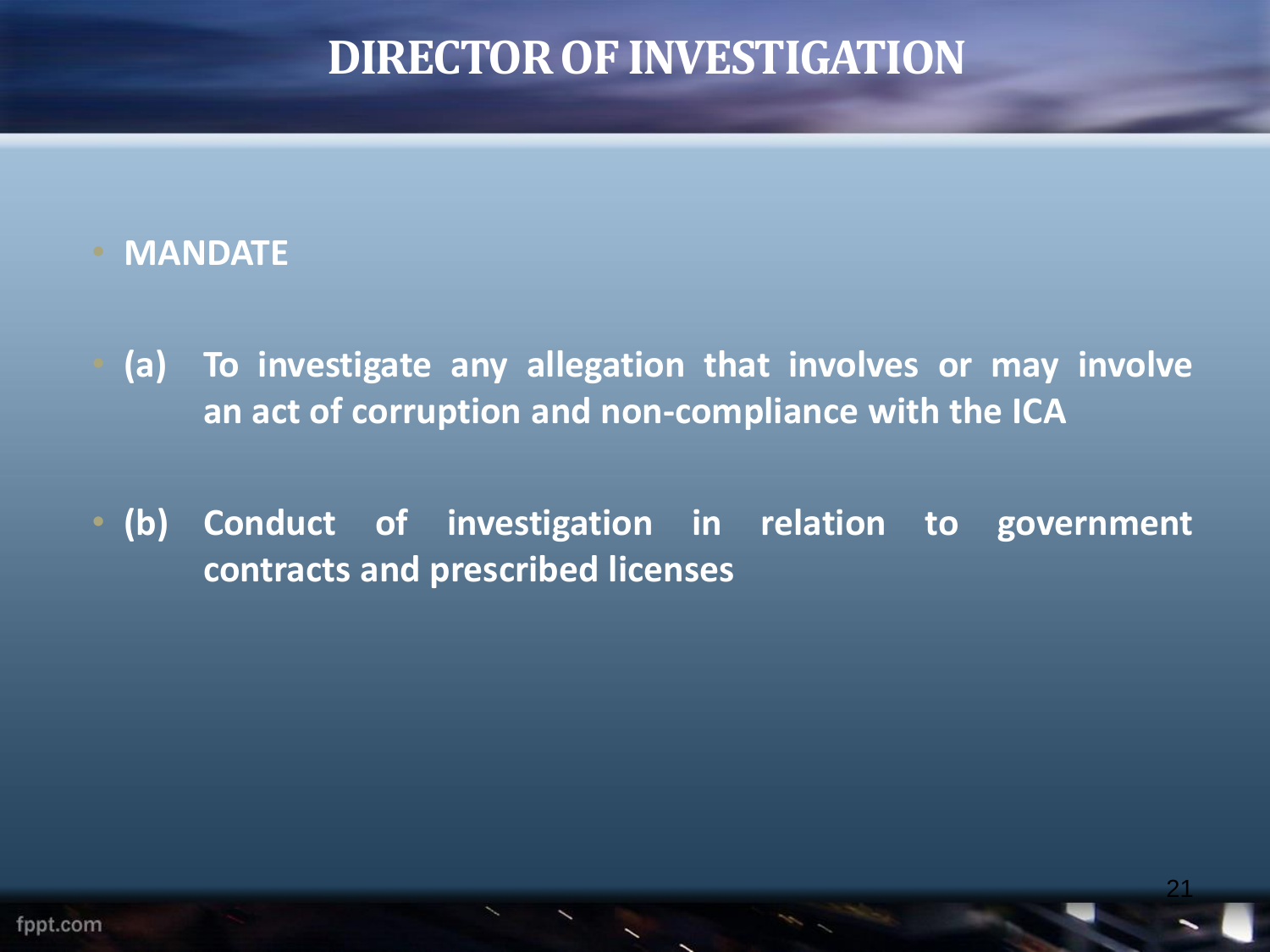### **DIRECTOR OF CORRUPTION PROSECUTION**

#### • **MANDATE**

- **(a) Subject to the powers conferred on the Director of Public Prosecutions by section 94 of the Constitution of Jamaica, institute, undertake and have the conduct of prosecutions in respect of acts of corruption and offences committed under the Act;**
- **(b) Provide legal advice to the Commission on matters concerning acts of corruption and offences committed under the Act**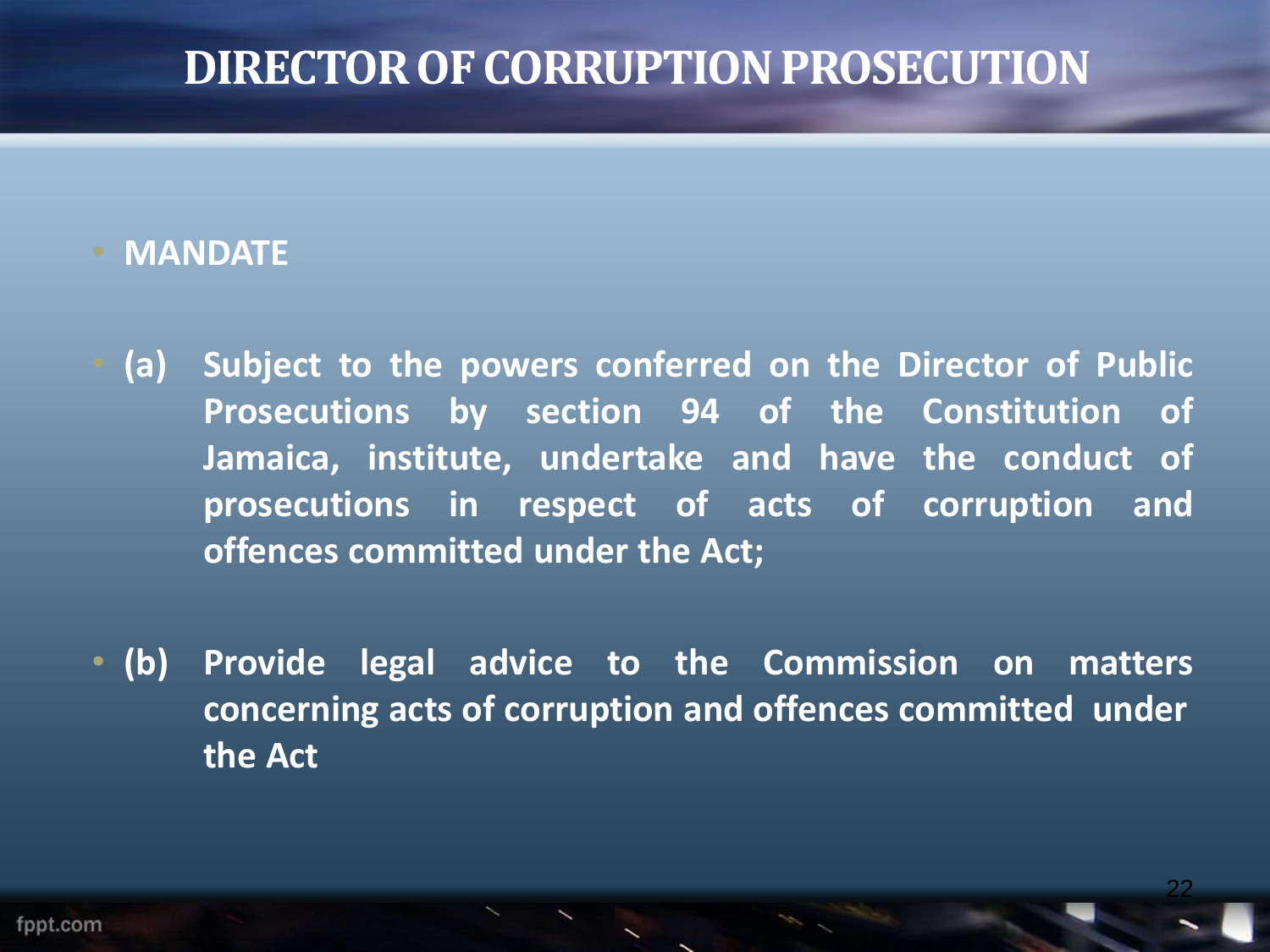### **DIRECTOR OF CORRUPTION PROSECUTION**

- **(c) Collaborate with the Asset Recovery Agency established under the Proceeds of Crime Act, in relation to the conduct of proceedings with respect to the seizure, restraint, forfeiture or recovery of any property relating to acts of corruption;**
- **(e) Perform such other prosecutorial functions relating to acts of corruption as may, from time to time, be assigned to him by this Act or any other enactment.**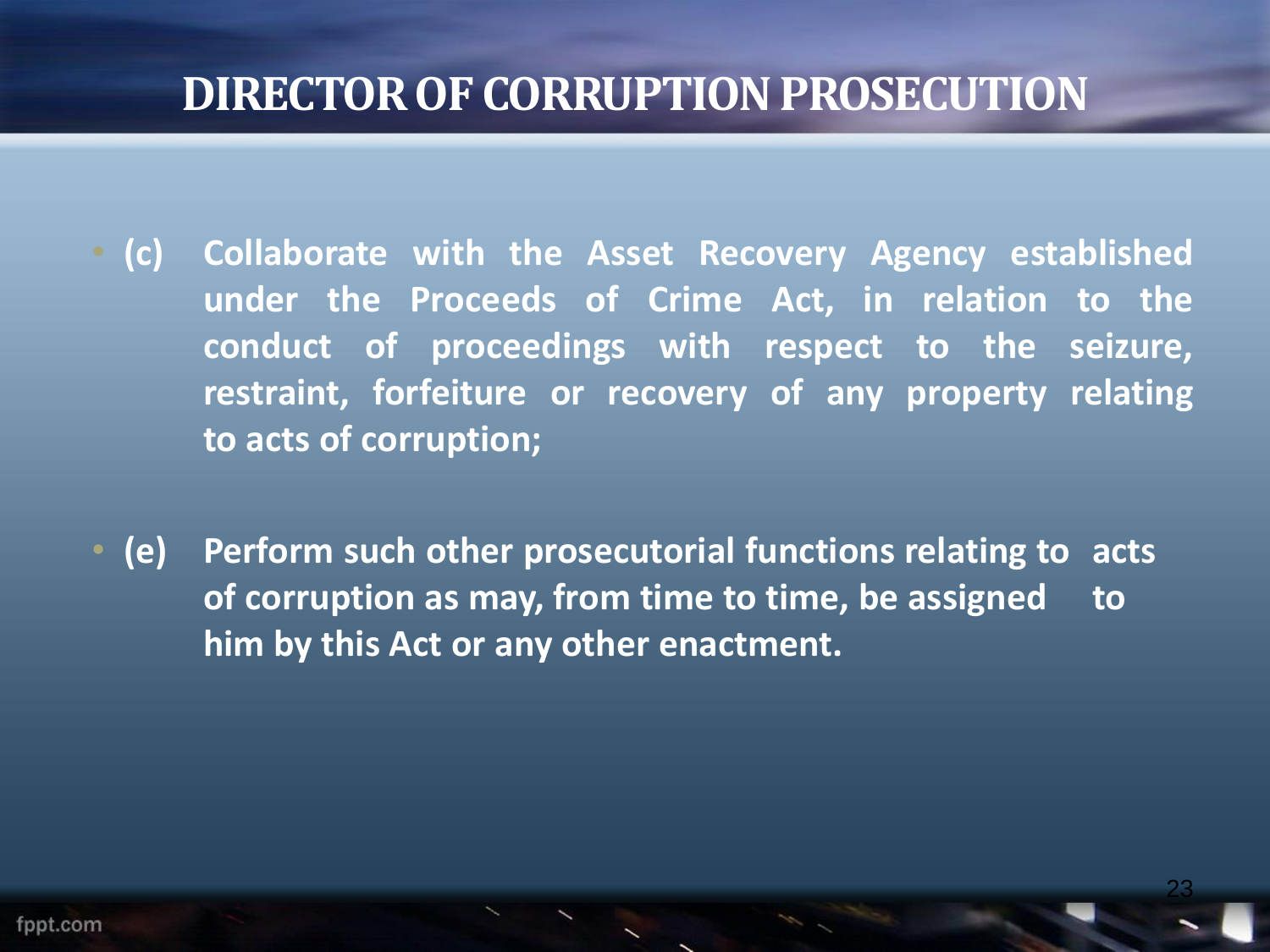- **In discussing the activities of the Commission over the past year an elaboration of the peculiar governance arrangement within which the Integrity Commission operates is important.**
- **SECTION 53 (3) OF THE INTEGRITY COMMISSION ACT**
- **precludes the release of information or the making of a public statement about the activities of the Commission prior to the formal tabling of either its Annual Report or any such other report in the Parliament.**
- **Additionally, s. 56 (1) also requires the Commission generally to keep secret and confidential matters which are related to its operations.**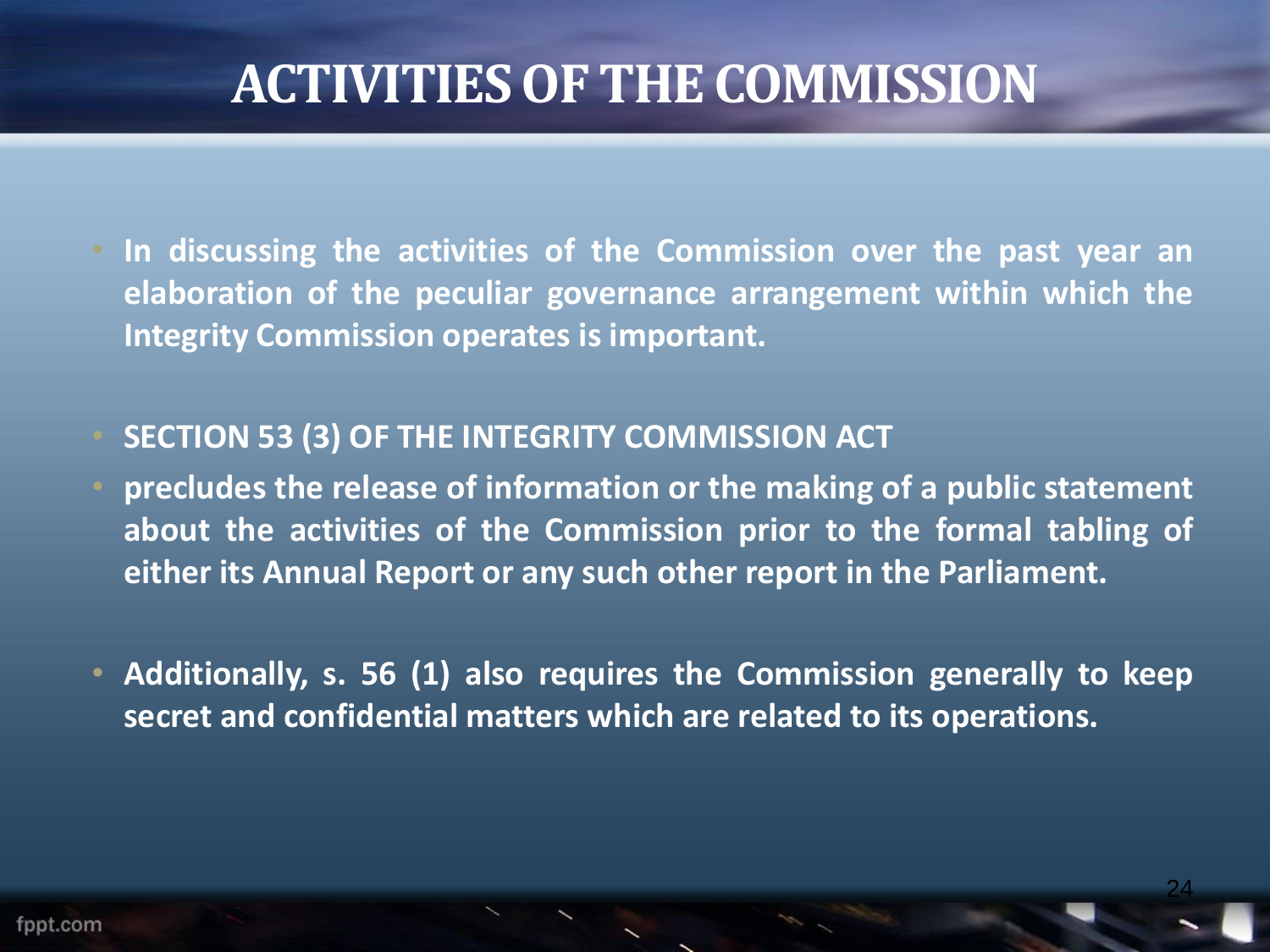- **It is the Second Schedule of the Act which sets out what should be included in the Annual Report, including but not limited to:**
	- **a general description of the matters investigated by the Commission,**
	- **the number of investigations commenced but not finally dealt with,**
	- **the average time to deal with complaints and the actual time to investigate any matter,**
	- **recommendations for changes to laws or administrative actions; and,**

25

• **a general description of its activities.**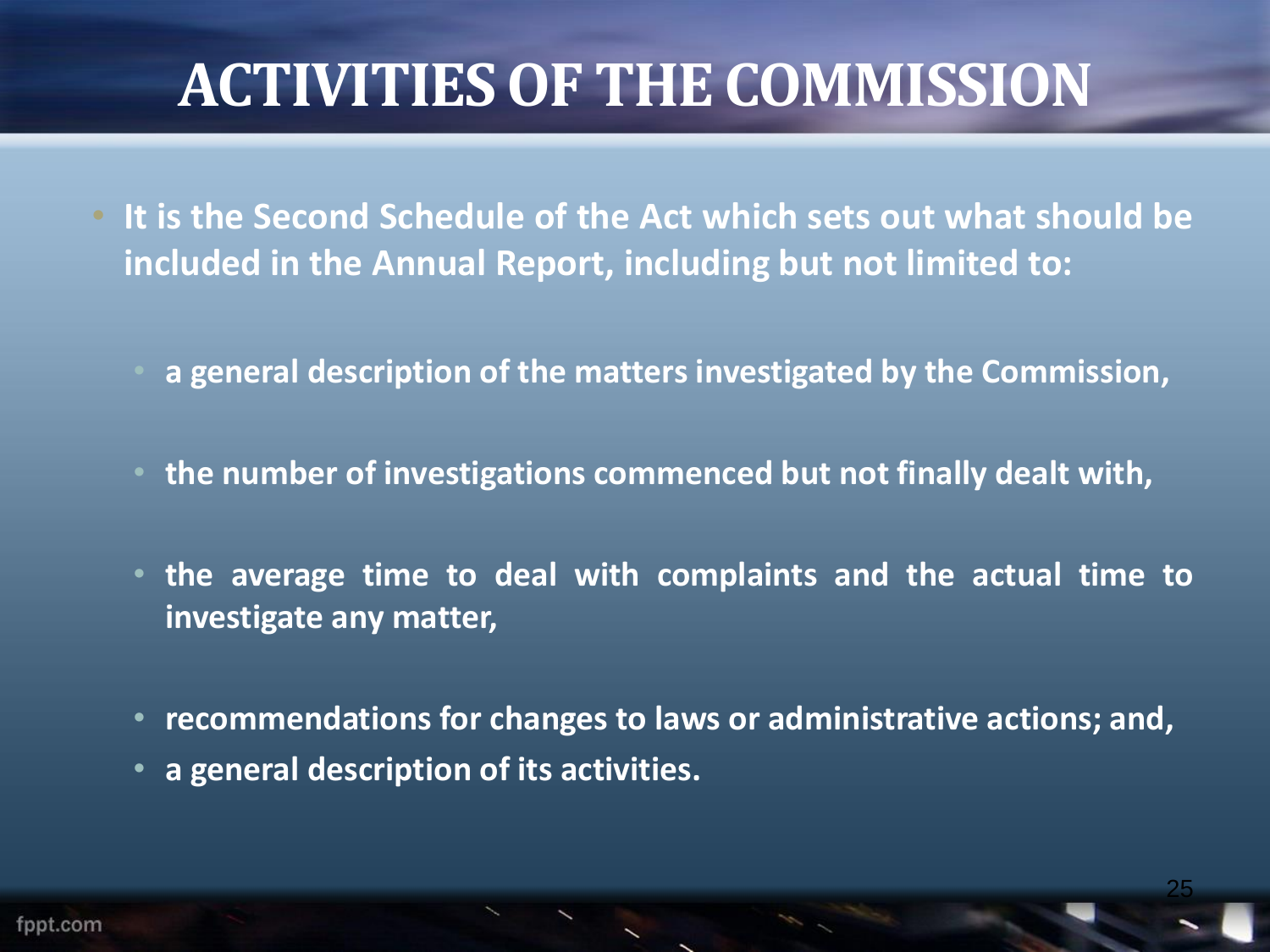• **It is important to note that the Commission would have submitted its Annual Report to Parliament on June 30, 2021 and as such in the light of the Act re disclosure and so as not to offend either Section 53 (3) or Section 56 (1) of the Integrity Commission Act we ask that persons interested in the work of the Commission over the last Financial Year to visit our website within the next week when the report will be fully available once tabled in both Houses of Parliament.**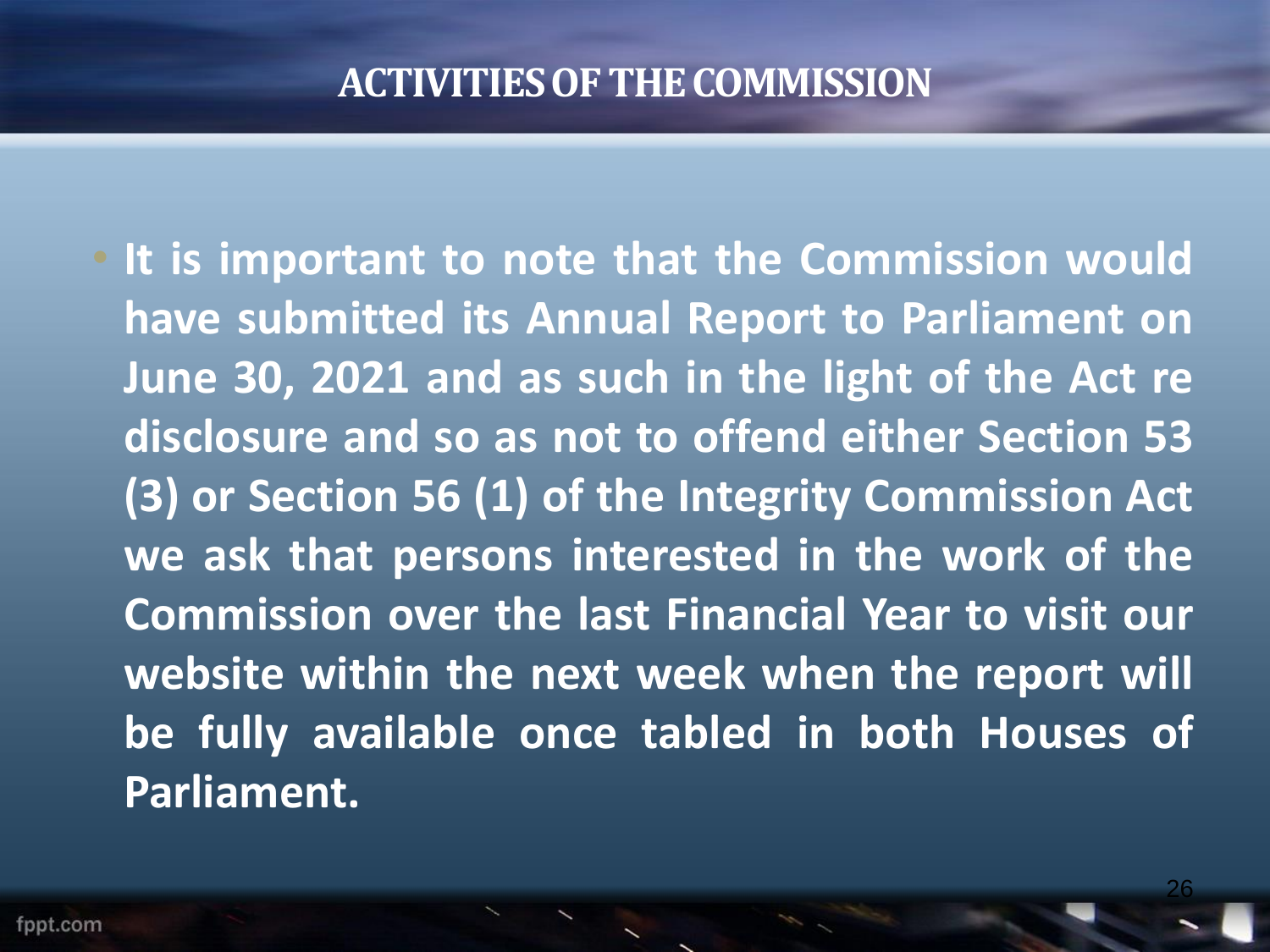#### **ANTI-CORRUPTION AND GOOD GOVERNANCE SENSITIZATION WORKSHOPS FOR CABINET MINISTERS**

- **In spite of the governance arrangements re disclosure one project that we are particularly proud of and can report on was the delivery of twelve (12)** *Anti-Corruption and Good Governance Sensitization Workshops* **that were delivered to Cabinet Ministers between November 2020 and February 2021 and is believed to be the first of its kind in the Caribbean region.**
- **The Workshop Modules were designed to cover a wide range of anti-corruption, integrity and good governance subject areas, and to impart critical information about the Commission's statutory mandates, powers and enforcement functions, as well as Jamaica's corruption laws and offences.**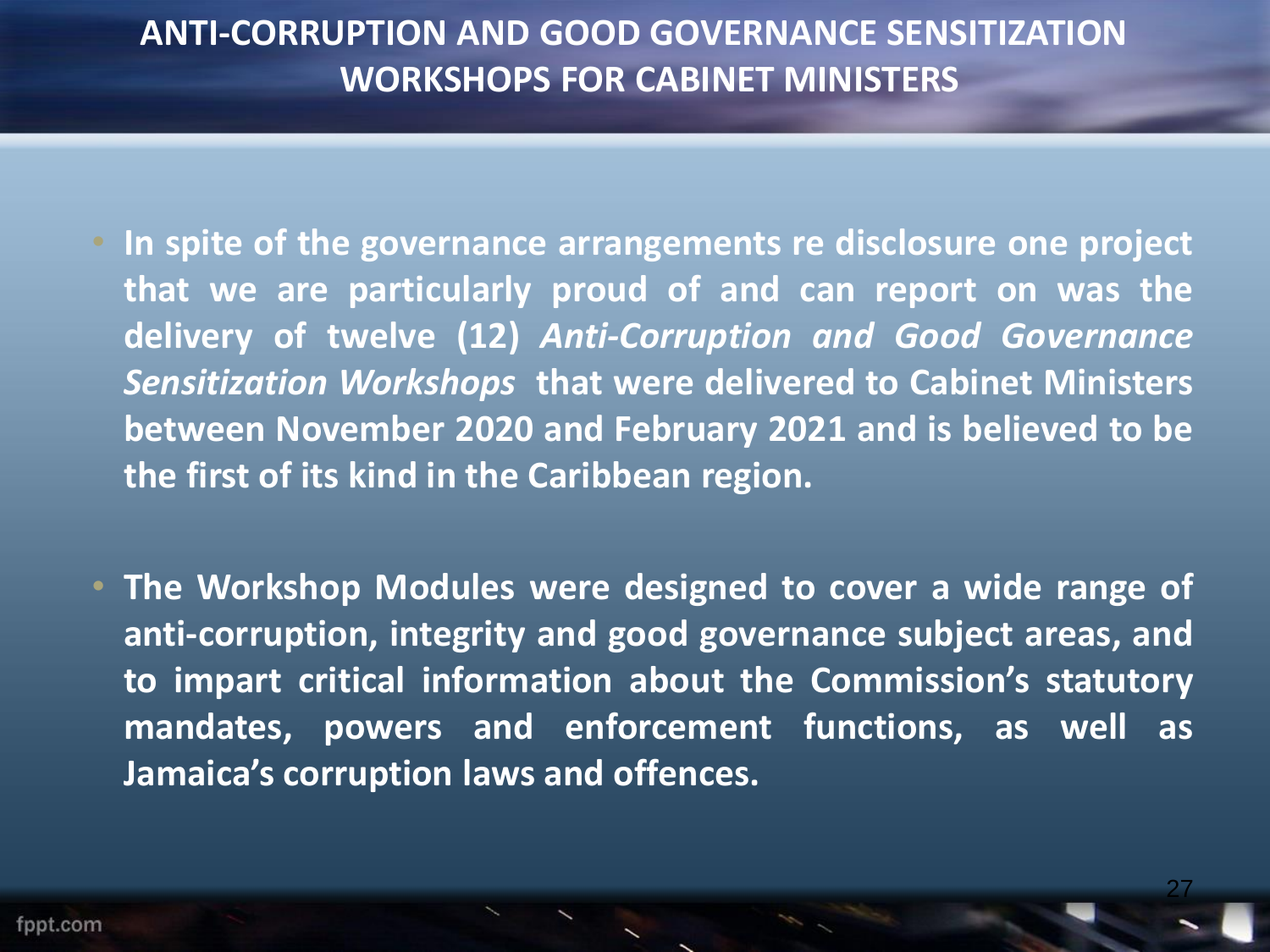- **Importantly, Cabinet Members were also counseled on what they should and should not do to avoid criminal culpability, or public opprobrium and criticism, in their administration and conduct of Jamaica's public affairs.**
- **The presentations that were made at the Ministerial workshops are available on our website at www.integrity.gov.jm and we encourage conference participants to view accordingly.**